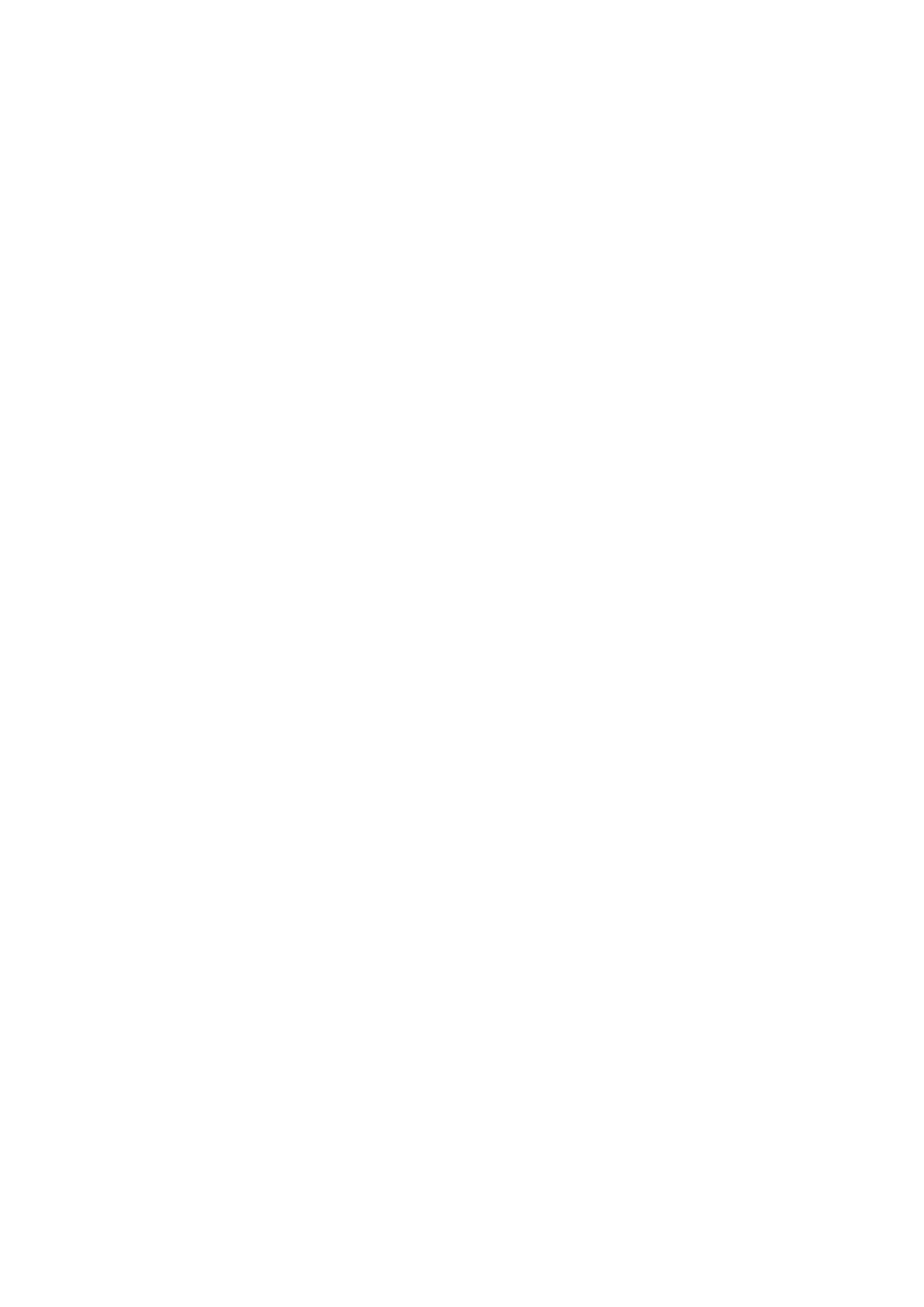# **1 Qualifications and Experience**

# **1.1 Lead Ecologist - Aebhín Cawley**

- 1.1.1 My name is Aebhín Cawley. I am managing director of Scott Cawley. I hold a degree in Zoology and a postgraduate diploma in Physical Planning both from the University of Dublin (Trinity College). I am a Chartered Environmentalist (CEnv) with the Society for the Environment (Soc Env) and a full member of the Chartered Institute of Ecology and Environmental Management (CIEEM). I am the viceconvenor of the Irish Section of CIEEM and I was recently appointed by Minister Bruton to the EPA's Advisory Committee.
- 1.1.2 I have 19 years' professional experience, 17 of which have been in ecological surveying and impact assessment for public and private sector projects including road and other large infrastructure projects. I have been undertaking Appropriate Assessment work in Ireland since 2002 and regularly provide training on Appropriate Assessment to the public sector.

# **1.2 Senior Ecologist - Andrew Speer**

1.2.1 Andrew Speer is Technical Director with Scott Cawley. He holds an honours degree in Zoology from the National University of Ireland, Galway and a postgraduate diploma in Geographic Information Systems (GIS). He is a full member of the CIEEM. Andrew has over 14 years' professional experience in preparing Ecological Impact Assessments (EcIAs), Flora & Fauna/Biodiversity chapters of Environmental Impact Statements/Environmental Impact Assessment Reports (EISs/EIARs), Appropriate Assessment Screening reports (AA Scr) and Natura Impact Statements/Reports (NISs/NIRs) for a range of projects and development plans, including strategic infrastructure projects such as national road schemes. This includes designing, undertaking and managing a wide range of complex ecological field survey programmes, assessing impacts and designing/implementing mitigation measures for protected species and habitats.

# **2 Role in Proposed Road Development**

2.1 Scott Cawley's role in the N6 Galway City Ring Road (GCRR) Project involved undertaking the biodiversity appraisal in respect of the proposed road development and providing expert ecological advice to Galway County Council and the project team throughout all stages of the proposed road development since 2013, in relation to constraints and route selection through to the development of the design and compilation of the EIAR and NIS. Scott Cawley was responsible for designing and delivering the ecological surveys carried out at the constraints, route selection and EIA phases and preparing both the ecological sections of the Route Selection Report, Chapter 8, Biodiversity, of the EIAR and the associated appendices, the Provision of Information for Appropriate Assessment Screening Report and the NIS.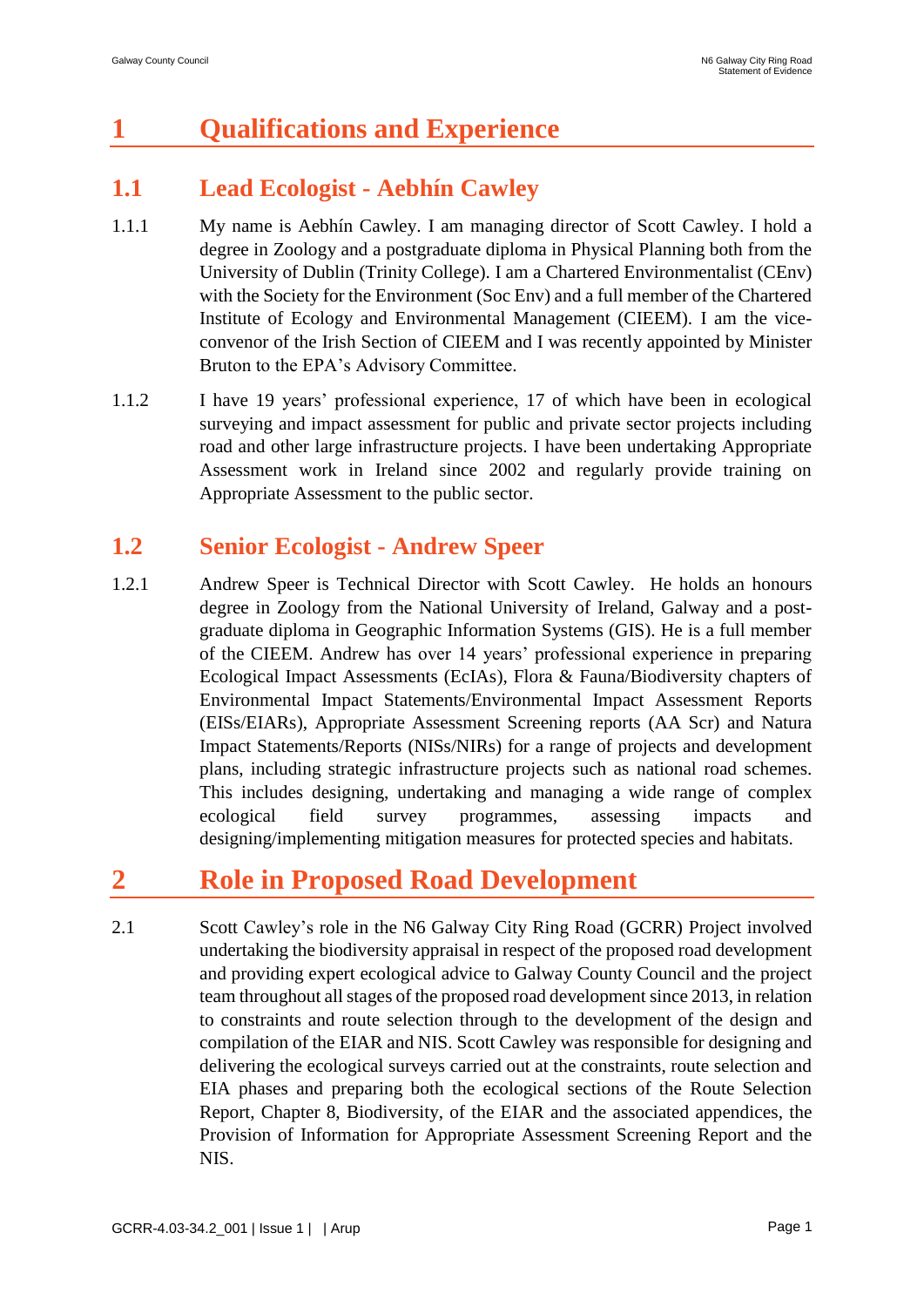- 2.2 I, Aebhín Cawley, had overall responsibility for the delivery of all of the ecological services for the proposed road development and had a supervisory and involved role in the design of survey methodologies and scope, assessment of impacts, and development of the mitigation strategy. I also undertook specific elements of the field survey work across all sections of the proposed road development over the course of the project.
- 2.3 Andrew Speer has been responsible for the delivery of the ecological surveys, assessment of impacts, and development of the mitigation strategy. He was responsible for coordinating the ecological field survey team and was the lead author of Chapter 8, Biodiversity of the EIAR and the associated appendices, the Provision of Information for Appropriate Assessment Screening Report and the Natura Impact Statement (NIS). As well as managing the field survey team, Andrew undertook substantial elements of the field survey work himself across all sections of the proposed road development over the course of the project.
- 2.4 Myself and Andrew were supported by a team of in excess of 50 field ecologists, which included a variety specialists (refer to Table 4.1 of the NIS for scope of surveys and survey team), as well as a team of ecologists who are employed by Scott Cawley.

# **3 Key aspects of Habitats Directive Assessments**

- 3.1 It should be stated at the outset that this statement of evidence addresses issues raised in submissions and objections in relation to the assessments which must be carried out by the Board as competent authority for the purposes of the Habitats Directive and Part XAB of the Planning and Development Act 2000, as amended. A separate statement has been prepared which addresses issues raised in submissions and objections made in in relation to potential impacts on biodiversity arising from the proposed road development for the purposes of the separate and distinct Environmental Impact Assessment, which must also be conducted by the Board. In the context of the Habitats Directive assessments to be carried out by the Board, the information previously submitted in the Appropriate Assessment Screening Report and the Natura Impact Statement [NIS] are taken as read in their entirety and are not replicated here. To assist the Board in its consideration of this application for approval and, in particular, for ease of reference of all participants at the oral hearing, the main aspects pertaining to the Habitat Directive appraisals carried out on behalf of Galway County Council in respect of the proposed N6 GCRR are summarised briefly below.
- 3.2 In the "Provision of Information for Appropriate Assessment Screening Report" ("the AA Screening Report"), it was concluded that it is not possible, at Stage One Screening, to rule out the possibility of significant effects on the four European sites within the Zone of Influence (ZoI) of the proposed road development; Lough Corrib cSAC, Lough Corrib SPA, Galway Bay Complex cSAC and Inner Galway Bay SPA. Therefore, the AA Screening Report concluded that the application for consent for the proposed road development requires a Stage Two Appropriate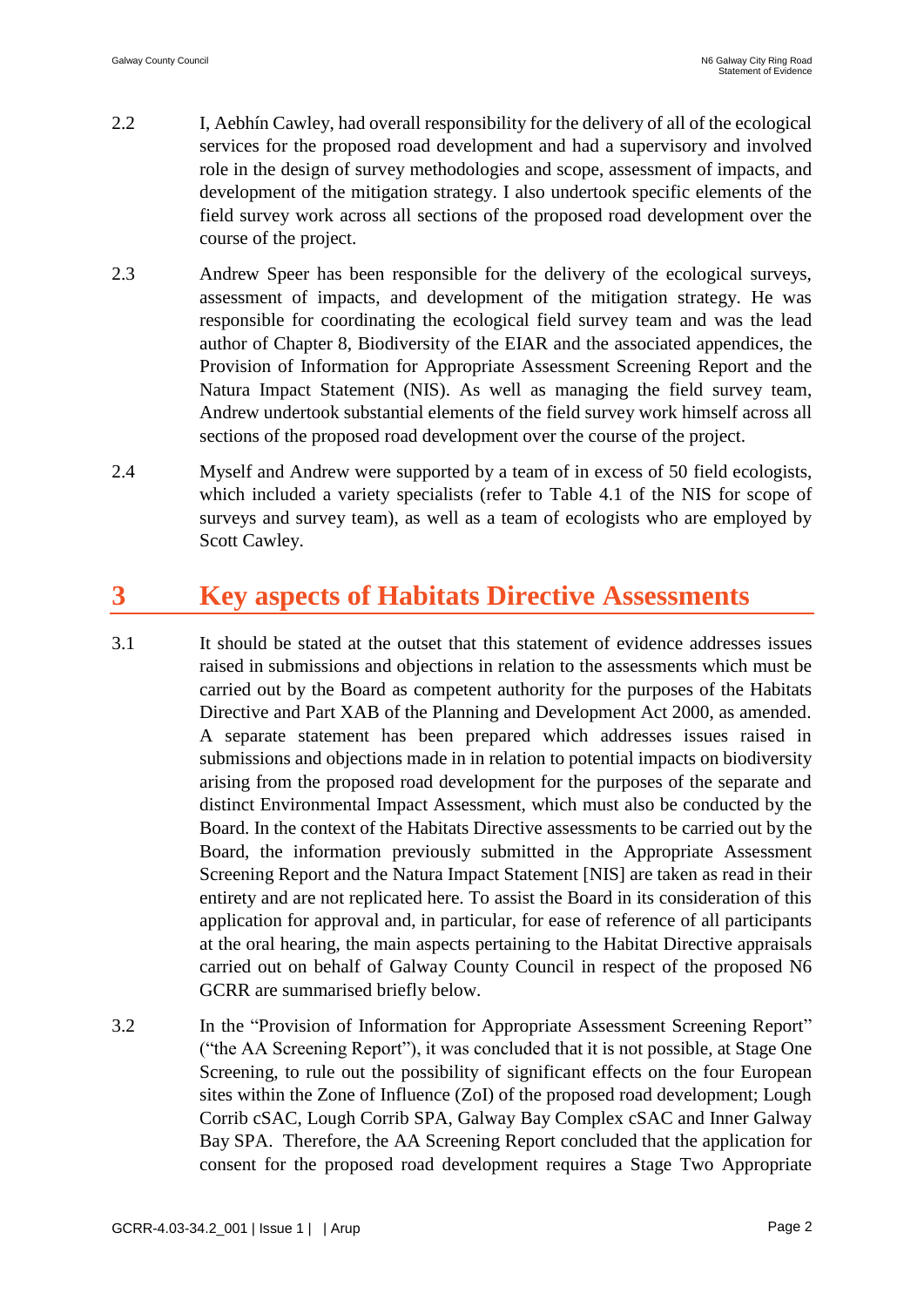Assessment (AA). Accordingly, a Natura Impact Statement was submitted to An Bord Pleanála with the application for the proposed road development.

- 3.3 The full description of the existing ecological environment, as it relates to the Habitats Directive assessments, is set out in Section 5 of the NIS. It should be noted at the outset that Lough Corrib cSAC is the only European site traversed by the proposed road development. Galway Bay Complex cSAC and Inner Galway Bay SPA are downstream of the proposed road development and are not traversed by the propose road development. While Lough Corrib SPA is located generally upstream of the proposed road development, a single outfall (the proposed drainage outfall for the N59 Link Road North) eventually discharges to a part of the River Corrib which falls within the designated area of the Lough Corrib SPA designation. The NIS contains a detailed appraisal of the likely effects, if any, on those four European sites. For the reasons set out in the AA Screening Report, the Board may determine that a Stage Two Appropriate Assessment of the proposed road development is required as it cannot be excluded – on the basis of the objective information contained in the AA Screening Report and other documentation submitted in the application for approval – that the proposed road development, individually or in combination with other plans or projects, will have a significant effect on Lough Corrib cSAC, Lough Corrib SPA, Galway Bay Complex cSAC and Inner Galway Bay SPA. For the avoidance of doubt, the AA Screening Report did not consider the effect of any mitigation measures.
- 3.4 In terms of the four European sites in respect of which a Stage Two AA of the proposed development is required – because it cannot be excluded, on the basis of objective information, that the proposed development, individually or in combination with other plans or projects, will have a significant effect on those four European sites – the NIS concludes that the proposed road development will not adversely affect (either directly or indirectly) the integrity of any European site and there is no reasonable scientific doubt as to that conclusion. Indeed, the conclusion that there will be no adverse effect on the integrity of any European site has been reached following an examination, analysis and evaluation in light of best scientific knowledge of all relevant information in respect of the Qualifying Interests [QI], habitats and species of the four European sites within the ZoI of the proposed road development, the potential impacts and mitigation measures, and whether or not the predicted impacts would affect the conservation objectives that support the conservation condition for the QIs concerned.
- 3.5 In response to the Request for Further Information (RFI) received from An Bord Pleanála, additional relevés were provided for each location where the development boundary overlaps with the Lough Corrib cSAC. 116 no. relevés (i.e. basic field unit used to record vegetation sampling data) were recorded between June and August 2019 across these overlap areas. The results of this survey work were submitted to An Bord Pleanála in August 2019. The report entitled Habitat Survey Results 2019 for N6 Galway City Ring Road (Scott Cawley, 2019), included as Appendix A.3.1 to the RFI Response, outlined any implications the June to August 2019 survey work had for the NIS findings and conclusions. The identification of one additional area of Limestone pavement [\*8240] habitat in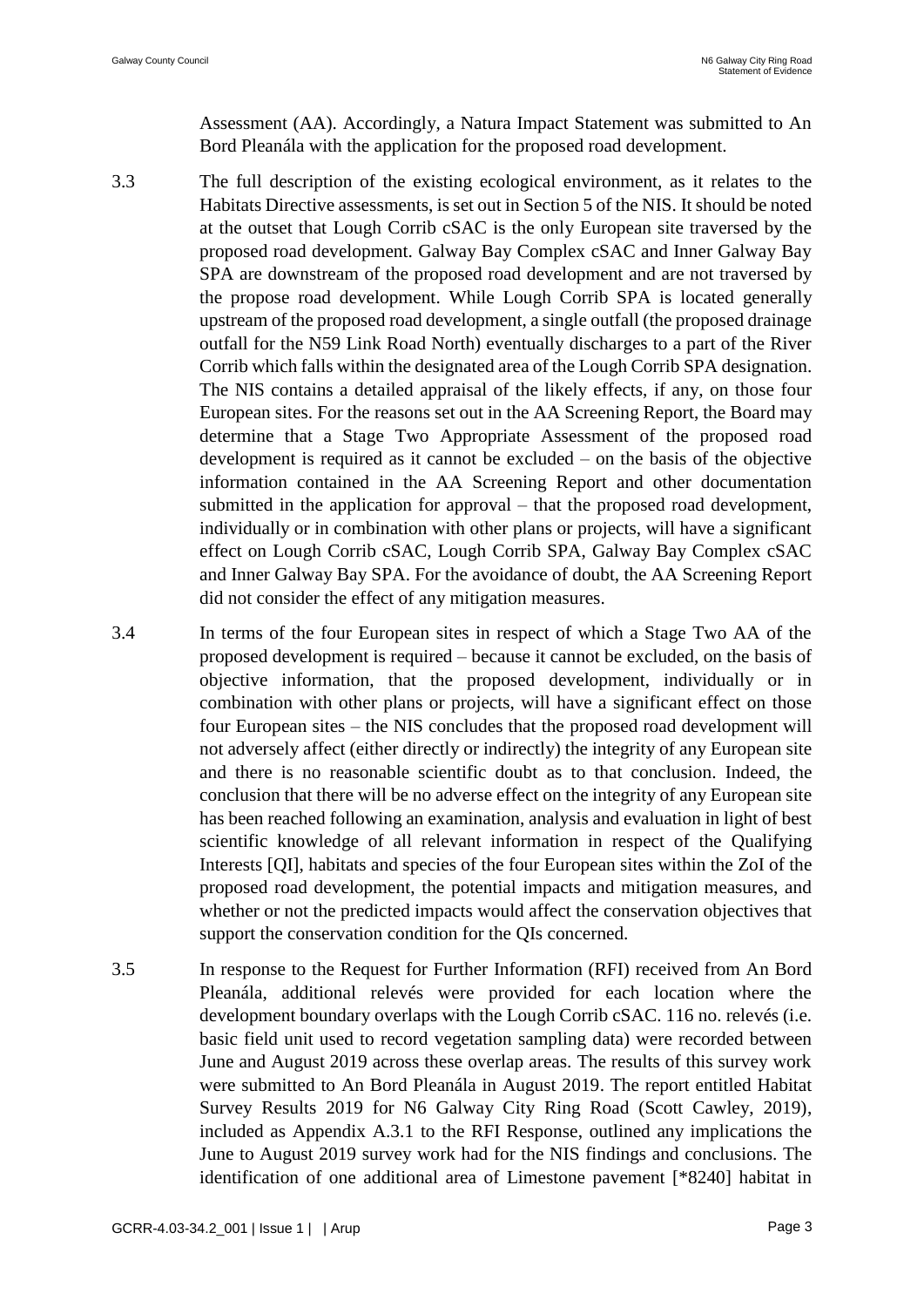Menlough (between Ch. 10+050 and Ch. 10+100), within the overlap between the proposed development boundary and Lough Corrib cSAC (approximately  $205m^2$ ), was the only change to the habitat mapping of relevance to the NIS.

3.6 It should be noted that, since the application for approval was submitted to the Board, there have been two updates to the context within which the Board should carry out its Habitats Directive assessments. The first, pursuant to the European Union Conservation of Wild Birds (Inner Galway Bay Special Protection Area  $004031$ ) Regulations  $2019$ , is the designation of the site as a Special Protection Area and the adjustment of the list of special conservation interest (SCI) species to add Black-throated diver (*Gavia arctica*) and remove Shoveler (*Anas clypeata*)2. Secondly, arising from confirmatory survey work carried out in Summer 2019, certain adjustments were made in the habitat baseline<sup>3</sup>, and modifications proposed to the design of the proposed road development and the mitigation strategy proposed. Notwithstanding these additional considerations, the position remains as set out in the NIS: the proposed road development will not adversely affect (either directly or indirectly) the integrity of any European site, either alone or in combination with other plans or projects and there is no reasonable scientific doubt in relation to this conclusion.

### *Proposed Parkmore Link Road Modification*

- 3.7 The proposed Parkmore Link Road Modification has no effect on the scope or conclusions of the assessment presented in the NIS and RFI Response. The lands affected by the proposed modification are outside of any European sites and do not provide a supporting role to the qualifying interest Annex I habitats or Annex II species of any European sites. As assessed in the NIS (Sections 9.3.4.3, 9.3.4.4, 9.4.4.3 and 9.4.4.4), this area does occasionally support wintering bird species listed as special conservation interests for the nearby Lough Corrib SPA and Inner Galway Bay SPA sites. However, the proposed modification does not affect the conclusion of the NIS assessment in that habitat loss, habitat fragmentation and/or disturbance effects to wintering birds, including in the vicinity of the Galway Racecourse (winter bird site WB23 in the NIS), will not have any effects on the special conservation interest populations of any European sites, including Lough Corrib SPA and Inner Galway Bay SPA.
- 3.8 With the implementation of the mitigation measures already proposed in the NIS, there is no risk of the proposed Parkmore Link Road Modification affecting the receiving environment in any European sites or undermining the conservation objectives of any European sites. The conclusion of the NIS assessment remains that following an examination, analysis and evaluation of the proposed Parkmore Link Road Modification, and with the implementation of the mitigation measures already proposed in the NIS, the proposed road development will not adversely

1

<sup>&</sup>lt;sup>1</sup> S.I. No. 515/2019

<sup>2</sup> See Section 5.2.2 of the RFI Response, p. 71, para. 5.

<sup>3</sup> RFI Response, Appendix A.3.1 Habitat Survey Results 2019 for N6 Galway City Ring Road, RFI Volume 2.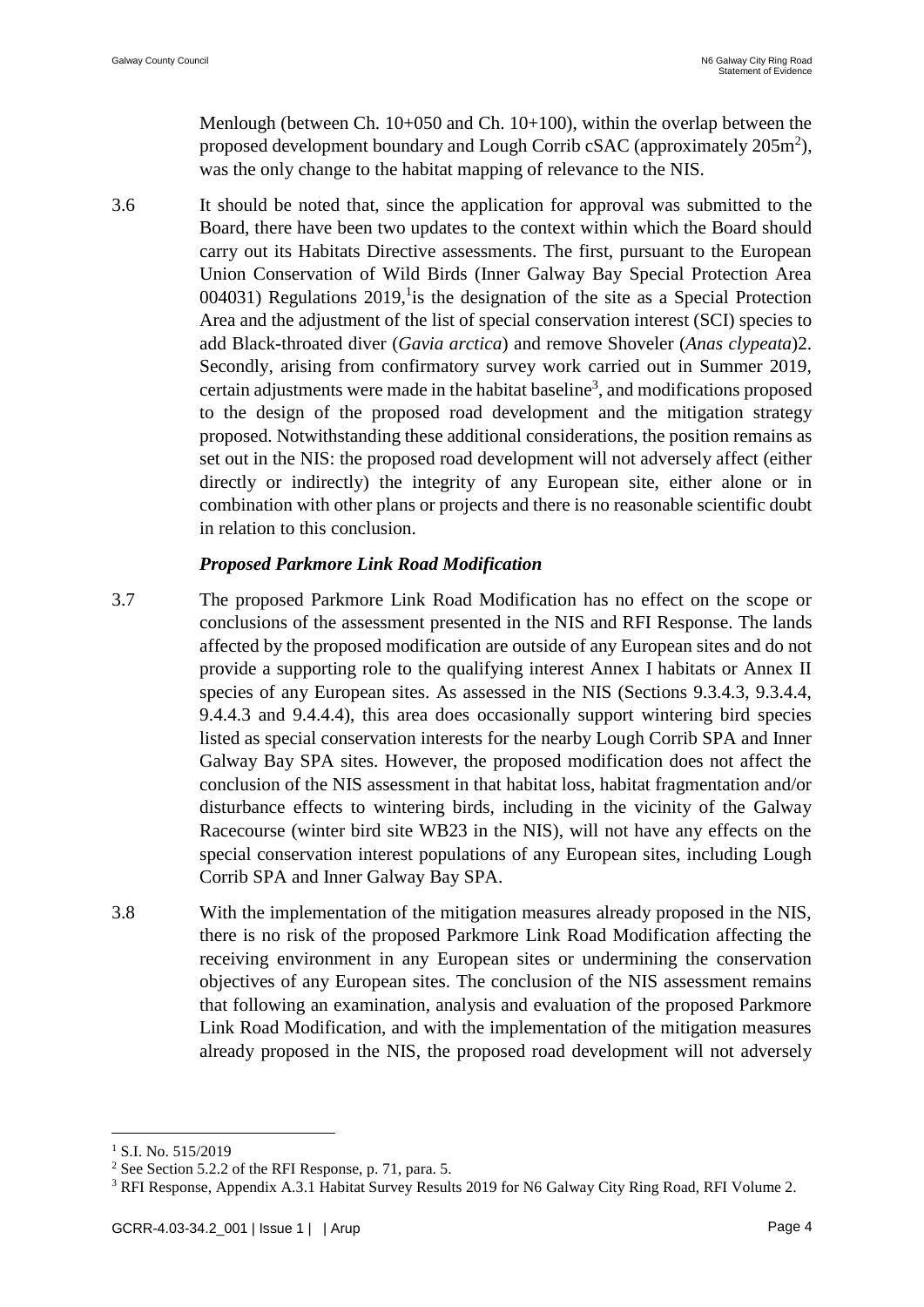affect the integrity of any European sites, either alone or in combination with any other plans or projects.

### *Proposed Modification of Mitigation at NUIG Sporting Campus*

- 3.9 The proposed removal of the sports pitches, as part of the mitigation measures at NUIG Sporting Campus from the design of the proposed road development will reduce the overall area of land being directly affected locally and, therefore, will reduce the potential biodiversity effects of the proposed road development at NUIG Sporting Campus. As assessed in the NIS (Sections 9.3.4.3, 9.3.4.4, 9.4.4.3 and 9.4.4.4), the NUIG Sports Pitches do support wintering bird species listed as special conservation interests for the nearby Lough Corrib SPA and Inner Galway Bay SPA sites. The proposed removal of the sports pitches, as part of the mitigation measures at NUIG Sporting Campus from the design of the proposed road development will reduce the scale of habitat loss and potential disturbance at this location to special conservation interest bird species that use the lands at the NUIG Sporting Campus. As a result, the proposed modification in the design of the proposed road development will have no effect on the scope or conclusions of the assessment presented in the NIS and RFI Response.
- 3.10 With the implementation of the mitigation measures already proposed in the NIS, there is no risk of the modification in the design of the proposed road development at the NUIG Sporting Campus affecting the receiving environment in any European sites or undermining the conservation objectives of any European sites. The conclusion of the NIS assessment remains that following an examination, analysis and evaluation of the proposed removal of the sports pitches, and with the implementation of the mitigation measures already proposed in the NIS, the proposed road development will not adversely affect the integrity of any European sites, either alone or in combination with any other plans or projects.
- 3.11 The proposal to remove the NUIG Sports Pitches from the design of the proposed road development arises in response to the making of a separate planning application by NUIG for additional pitches (Planning Ref 19372). This is a live application with no decision made yet.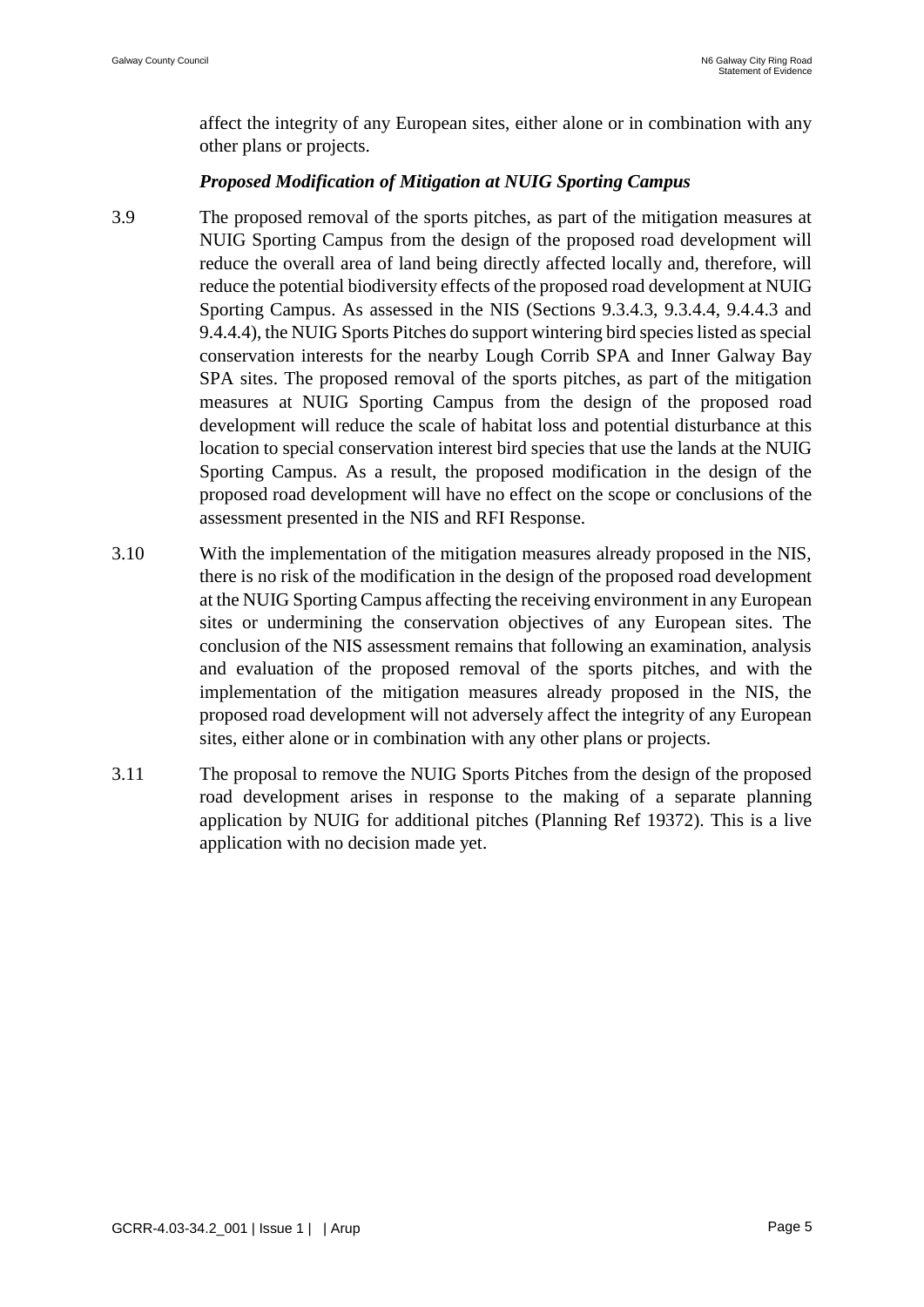# **4 Responses to Submissions/Objections**

## **4.1 Overview**

- 4.1.1 Approximately 15 of the 296 submissions made to An Bord Pleanála (ABP) in respect of the N6 Galway City Ring Road (GCRR) relate to Appropriate Assessment. Two of the 17 submissions made to ABP in respect to the RFI Response submitted August 2019 relates to Appropriate Assessment. The key issues raised in relation to Appropriate Assessment are:
	- Potential changes to the Lough Corrib cSAC boundary
	- Habitat impacts on Lough Corrib cSAC
	- Lough Corrib cSAC and hydrogeological connections and interactions
	- Scope of NIS assessment with regard to the conservation objectives of Lough Corrib cSAC
	- Potential for in combination disturbance/displacement effects on otter in Lough Corrib cSAC
	- Potential collision risk to birds from the proposed River Corrib Bridge
	- Mitigation Measures Birds
	- Mitigation Measures and Monitoring
	- Compliance with the requirements of the Habitats Directive and CJEU judgements in relation to Appropriate Assessment
	- Construction impacts on Lough Corrib cSAC
	- Impacts on Annex I habitats
	- Impacts on the integrity of the Lough Corrib cSAC as a result of tunneling

Each of these is discussed in detail below.

## **4.2 Potential Changes to the Lough Corrib cSAC Boundary**

### **Issue**

- 4.2.1 The following issues were raised, including in the further submission (dated 24 January 2020) by the Development Applications Unit, Department of Culture, Heritage and the Gaeltacht [S  $018.2$ ]:
	- Revisions to the boundary of Lough Corrib cSAC are possible pending finalisation of the process for the designation of this European site as an SAC.
	- Only one of the potential alterations to the Lough Corrib cSAC boundary under consideration is at a location which interacts with the proposed road development, i.e. near Menlo, as a result of an NPWS mapping error, the correction of which will align the cSAC boundary to a small track to reflect the original survey intention. As a result, the boundary alteration will result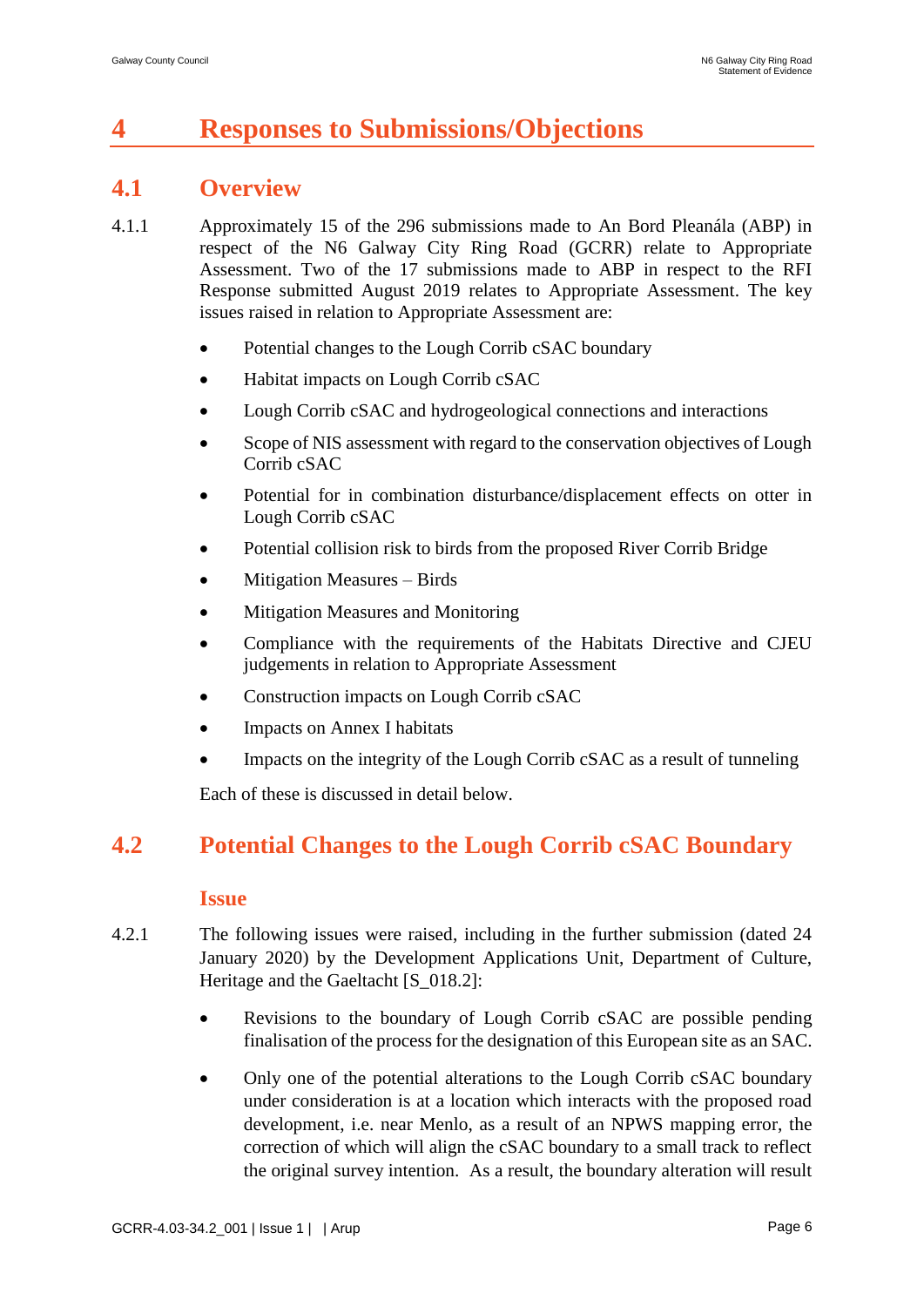in an area of limestone pavement being located outside the Lough Corrib cSAC boundary.

### **Response**

- 4.2.2 As a result of additional information submitted to An Bord Pleanála in the RFI Response, an area (of approximately  $205m^2$ ) within the Lough Corrib cSAC boundary located in Menlough between Ch. 10+050 and Ch. 10+100, was identified as an area of Limestone pavement [\*8240] habitat. The location in question was indicated on Plates 4.1 and 4.2 in the RFI Response.
- 4.2.3 In these circumstances, in order to ensure that there would not be an adverse effect on the European site, the design of the proposed access road AR 10/01 was modified so to avoid any direct and indirect impacts on this area of Limestone pavement (as indicated in Plate 4.3 of the RFI Response) by utilising an existing access road at this location, thereby avoiding the need for construction works within this area of Limestone pavement.
- 4.2.4 The Department's submission confirms that the proposed change to the Lough Corrib cSAC boundary – pursuant to the likely rectification of a minor mapping error in respect of the designated area of the cSAC – will result in this area of Limestone pavement [\*8240] habitat being located outside of the cSAC.
- 4.2.5 The Department's submission also confirms that this possible correction of a minor mapping error "*is the only know alteration to the boundary of the Lough Corrib cSAC which will interact with the proposed motorway and road scheme*". In these circumstances, the possible change to the boundary of the Lough Corrib cSAC will not affect the assessment or conclusion presented in the NIS – i.e. that the proposed road development will not result in the loss of qualifying interest Annex I habitat within Lough Corrib cSAC.
- 4.2.6 It can also be confirmed, that even in the event that the the Lough Corrib cSAC boundary is changed, the design of the proposed access road AR 10/01 remains as proposed in the RFI Response submitted in August 2019. Accordingly, in the event that the possible revision to the European site boundary occurs, the alignment of the proposed road development will actually be located further away from the revised boundary of the Lough Corrib cSAC (see Plate 4.3 of the RFI Response). Therefore, the proposed road development will not result in the loss of qualifying interest Annex I habitat within Lough Corrib cSAC.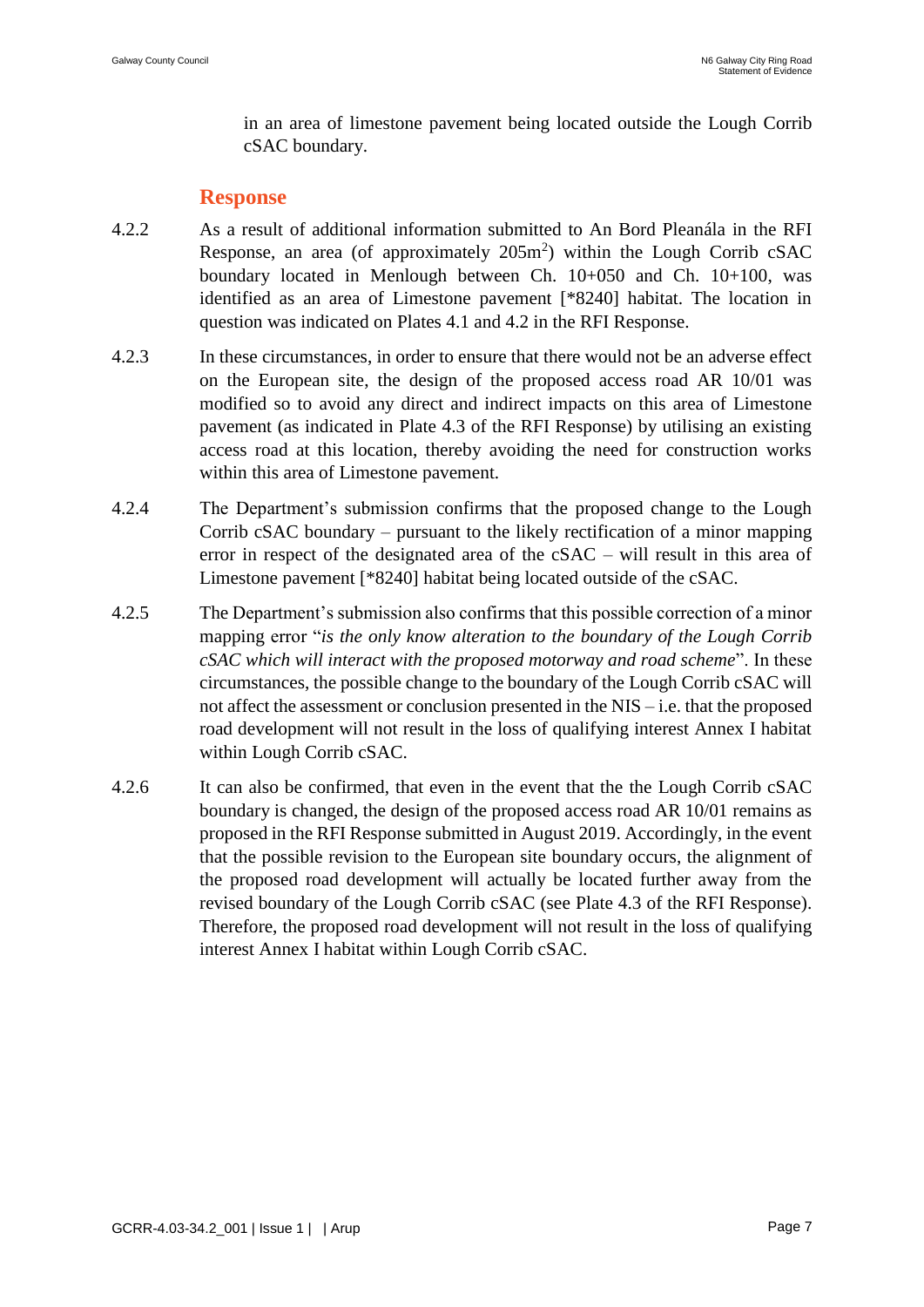# **4.3 Habitat Impacts on Lough Corrib cSAC**

#### **Issues**

- 4.3.1 The following issues were raised by the Development Applications Unit, Department of Culture, Heritage and the Gaeltacht [S\_018.1] (dated 21 December 2018):
	- *Approximately 4ha of the proposed development and/or proposed development boundary overlap directly with this SAC in multiple small and mainly peripheral locations. The extent and nature of habitat impacts and/or changes within the SAC are, at present, difficult to ascertain.*
	- *It could assist interpretation if a clearer account of the direct and residual effects on habitats within the SAC, with clearer drawings, was provided.*
	- *Areas for the extents of the predicted effects and overlaps with i) the proposed development boundary, and ii) the proposed development, would also be beneficial in supporting interpretation and the conclusions of the NIS in relation to the absence of implications for habitats and the conservation objectives of the SAC. The relationship of the road to nearby qualifying interest Annex I habitats within the SAC is also difficult to ascertain.*

### **Response**

- 4.3.2 Habitats that will be directly affected within the proposed development boundary, at each of the locations where the proposed road development passes through, or close by, the boundary of Lough Corrib cSAC, are described in Sections 9.1.2.1.1 to 9.1.2.1.4 of the NIS. The potential direct and indirect impacts of the proposed road development are assessed in Section 9.1.4.1 of the NIS.
- 4.3.3 This includes the area of each habitat patch that will be directly affected by the proposed road development. These locations, and the specific habitat areas described, are shown on Figures 15.1 to 15.5 of the NIS. These figures also show where habitat areas are being retained within the proposed development boundary; which includes all areas of qualifying interest Annex I habitats within Lough Corrib cSAC. For clarity, these figures were updated in 2019 to clearly show the Lough Corrib cSAC boundary, the proposed development boundary and habitat mapping and were included in the RFI Response in Figures 2.7.01 to 2.1.5 in Appendix A.3.1 of the RFI Response submitted in August 2019.
- 4.3.4 Habitat mapping showing the relationship of the proposed road development to Annex I habitats, including QI habitats, within and adjacent to the proposed development boundary, and in the wider local area, is provided in the NIS (refer to Volume 2 of the NIS, Plate 9.1 pg.122 as well as Appendix G of the NIS - the Lough Corrib cSAC habitat surveys carried out in 2014) and includes all areas of the qualifying interest habitats of Lough Corrib cSAC recorded during the field surveys. More detailed maps showing the habitat classifications are presented in Figures 13.1 to 13.5 and Figures 14.1 to 14.5 in Volume 3 of the NIS, which include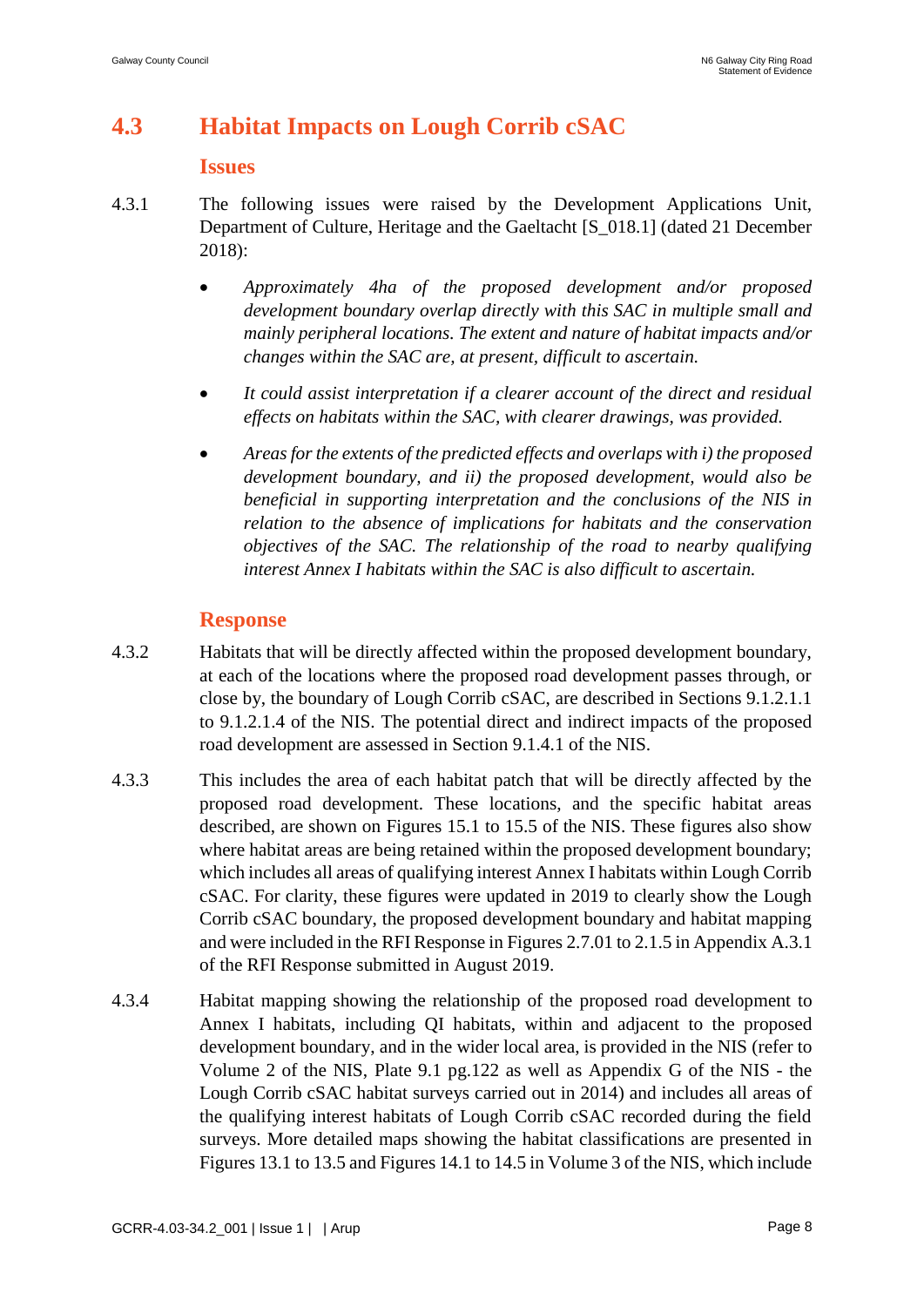larger scale inserts to aid interpretation of the data. Figures 13.1 to 13.5 show the general habitat classifications (after Fossitt, 2000) and Figures 14.1 to 14.5 the Annex I habitat classifications. Figures 13.1 to 13.5 show the general habitat classifications (after Fossitt, 2000) and Figures 14.1 to 14.5 the Annex I habitat classifications. The QI habitats of Lough Corrib cSAC present within the proposed development boundary are Limestone pavement [\*8240] and Calcareous grassland [6210]. The other qualifying interest Annex I habitats present in Lough Corrib cSAC in the vicinity, but outside of the proposed road development, are Hard water lakes [3140], *Molinia* meadows [6410], *Cladium* fens [\*7210] and Alkaline fens [7230].

- 4.3.5 Further to the information presented in the NIS, and at the request of An Bord Pleanála, additional vegetation data in the form of relevés were taken in June/July/August 2019 in each location where the proposed development boundary overlaps with the boundary of the Lough Corrib cSAC. The 2019 habitat survey results are presented in full in the Habitat Survey Report included as Appendix A.3.1 of the RFI Response submitted to An Bord Pleanála the 30 August 2019.
- 4.3.6 The location of these relevés and their extents are shown on Figures 2.3.01 to 2.3.05 in Annex 2 to Appendix A.3.1 and the full results of the 2019 habitat survey are shown on Figures 2.5.01 to 2.5.15 and 2.6.01 to 2.6.15 in Annex 2 to Appendix A.3.1 of the RFI Response. The digital GIS habitat mapping datasets are also provided with the RFI Response to provide further clarity as to the spatial relationship between the various habitat areas within both Lough Corrib cSAC and the proposed development boundary, including the qualifying interest Annex I habitats. These GIS datasets were forwarded to the Development Applications Unit, Department of Culture, Heritage and the Gaeltacht as part of the consultation process on the RFI Response, as well as being available to the public.
- 4.3.7 The findings of the 2019 habitat survey resulted in some changes to the habitat mapping in the areas where the proposed road development overlaps with Lough Corrib cSAC and these are described in Section 4.1.2 of the RFI Response. Further assessment of the implications of those habitat changes is presented in Section 5.1 of the Habitat Survey Report in Annex 2 to Appendix A.3.1 of the RFI Response which outlined any implications the June to August 2019 survey work had for the NIS findings and conclusions. The identification of one additional area of Limestone pavement [\*8240] habitat in Menlough (between Ch. 10+050 and Ch. 10+100), within the overlap between the proposed development boundary and Lough Corrib cSAC (approximately  $205m^2$ ), was the only change to the habitat mapping of relevance to the assessment presented in the NIS.
- 4.3.8 However as outlined in Section 4.2 above, the Department proposes a change in the Lough Corrib cSAC boundary at this location. This change in boundary does not affect the assessment or conclusion presented in the NIS submitted to ABP on October 2018 – i.e. that the proposed road development will not result in the loss of qualifying interest Annex I habitat within Lough Corrib cSAC.
- 4.3.9 A considerable amount of additional scientific data was collected and submitted in the RFI Response to support the analysis, assessment and conclusion that the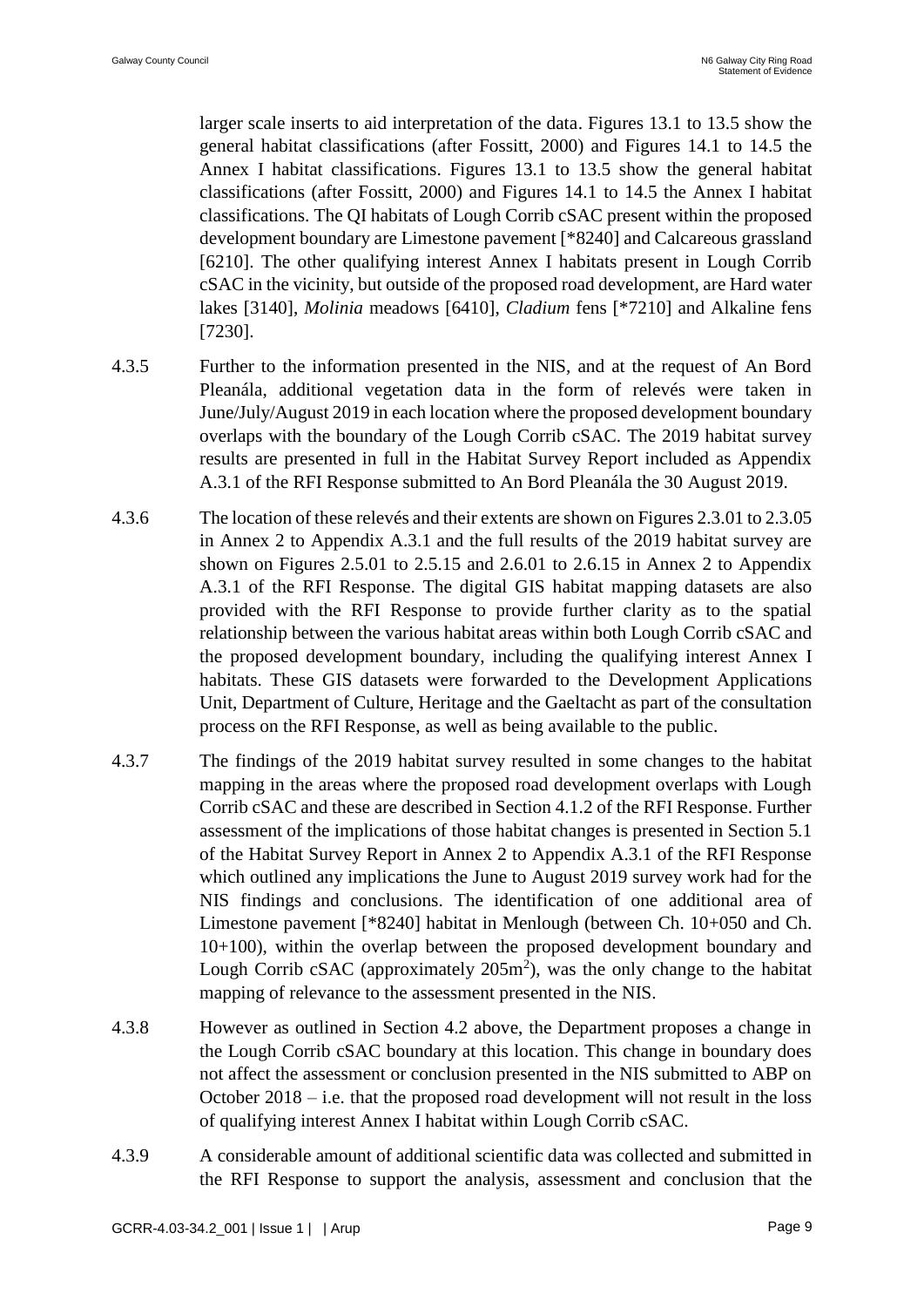proposed road development will not adversely affect the integrity of any European site.

4.3.10 The issues raised in this submission/objective have been fully and comprehensively addressed both in the RFI Response and in this statement of evidence.

# **4.4 Lough Corrib cSAC and Hydrogeological Connections and Interactions**

### **Issues**

- 4.4.1 The following issues were raised:
	- *The application would benefit from clarity on the changes in hydrogeological regime the Lackagh Tunnel will have on the groundwater catchment area. Boreholes were drilled in the area, and groundwater level data collected, but spatial information is absent on directions of groundwater flow and hydraulic gradients.*
	- It is stated that the groundwater flow map is quite general and would benefit from groundwater levels from boreholes for example being indicated together with groundwater head contours. It is requested that the groundwater catchment divides should be indicated and delineated and the location/mapping of the Groundwater Dependent Terrestrial Ecosystems (GWDTEs), particularly the fen habitats within the Lough Corrib cSAC, should be shown.
	- It is stated that while the NIS and the Request for Further Information Response Report state that the GWDTEs rely on 'seasonal groundwater levels', it is not clear what these are (baseflows for example?), and what groundwater levels need to be maintained to avoid negatively impacting on the conservation status of all GWDTEs in the Lough Corrib cSAC complex.
	- *The tunnel is adjacent to the Lough Corrib Fen 1 (Lackagh) groundwater body (GWB) which contains groundwater-fed lakes and fens in the Lough Corrib SAC. The question of whether groundwater drainage associated with tunnelling construction work, during and post development, will not have an effect in Lough Corrib Fen 1 (Lackagh), may need interrogation.*
	- *Whilst it is stated that the level of the tunnel will be below the groundwater table (and that "there will be no groundwater lowering within groundwater bodies that support groundwater dependent habitats within a European site"), it is also noted that groundwater seeps at the existing quarry face and base and that there are 'perched' water tables in local subsoil units above the limestone.*
	- *The inclusion of 'water-tight' barriers is necessary for the operation, and this will divert groundwater flow. It is unclear what the hydrological connectivity between the groundwater dependent terrestrial ecosystems (GWDTEs) of the SAC are, particularly the habitats south of the proposed road.*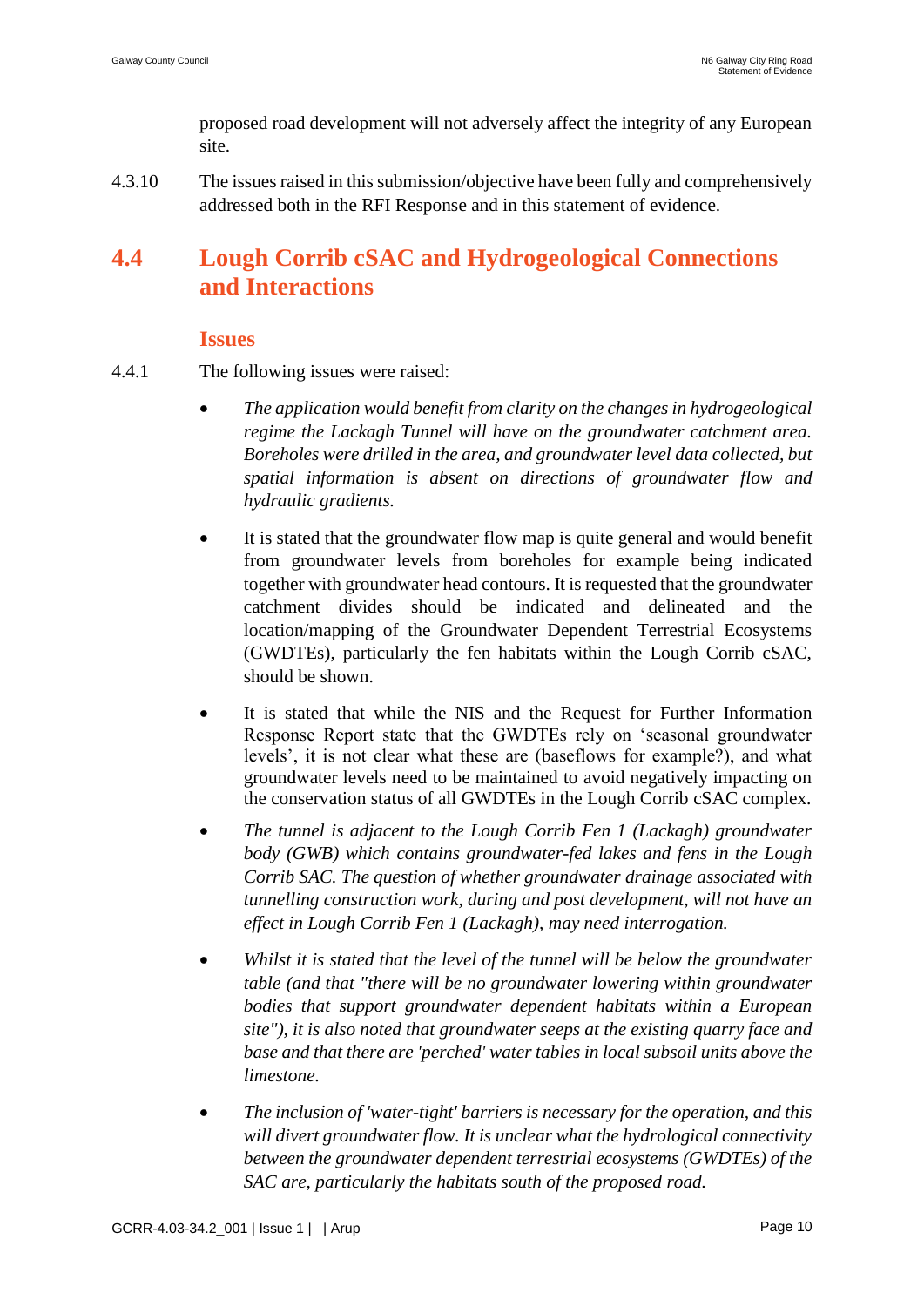- *It is not clear how the GWDTEs in the Lough Corrib SAC are working 'hydrogeologically' and if flow paths may change post-construction.*
- *It appears that the lakes are underlain by significant thicknesses of low permeability substrate, with the fens developing on their margins, presumably due to artesian conditions and spring inputs (it is suggested the lake is fed by the [Western] Coolagh Spring), as indicated by the recorded alkaline conditions.*
- *The road will traverse the 'Lough Corrib Fen 1 (Menlough)' groundwater body. The road intercepts recharge and whilst the change in infiltration and aquifer loss is reported as minimal, it may be important considering the small catchment area(s) that appear to support the fen habitats. Further elucidation could be beneficial."*
- It is stated that it is difficult to assess the potential impacts of the proposed scheme and the adequacy of the mitigation measures being proposed. Clarification is sought in relation to how the GWDTEs in Lough Corrib cSAC are working hydrogeologically and if flow paths may change postconstruction. A clearer hydrogeological conceptualization of the groundwater regime of the GWDTEs, and the changes that may or may not occur following construction, is requested. Additional cross-sections would assist in this regard.
- 4.4.2 The following submission/objection raised these points:

Development Applications Unit, Department of Culture, Heritage and the Gaeltacht [S\_018.1 (dated 21 December 2018) and S\_018.2 (dated 24 January 2020)].

## **Response**

4.4.3 These issues were addressed in Sections 4.12 and 4.13 of the RFI submitted to An Bord Pleanála the 30 August 2019 and in hydrogeological statement of evidence prepared by Dr. Leslie Brown. The RFI response and the hydrogeological statement of evidence clarifies how the local hydrological regime functions, is connected to, and supports the groundwater dependant habitats within Lough Corrib cSAC associated with the Coolagh Lakes, along with an explanation of how the proposed Lackagh Tunnel interacts with the groundwater bodies that contribute groundwater to Lough Corrib cSAC, including the Lough Corrib Fen 1 (Menlough) GWB which supplies water to the Coolagh Lakes via the Western Coolagh Spring. The responses in both the RFI and the hydrogeological statement of evidence confirm that, although there is a groundwater connection between the Lackagh Tunnel area and the GWDTEs in Lough Corrib cSAC, with the implementation of the mitigation measures set out in Section 10.3 of the NIS there will not be any effects on groundwater levels in the Coolagh Lakes. Therefore, the proposed road development, and more specifically the construction or operation of the Lackagh Tunnel, will not impact upon any of the groundwater dependant QIs, or adversely affect the integrity, of Lough Corrib cSAC.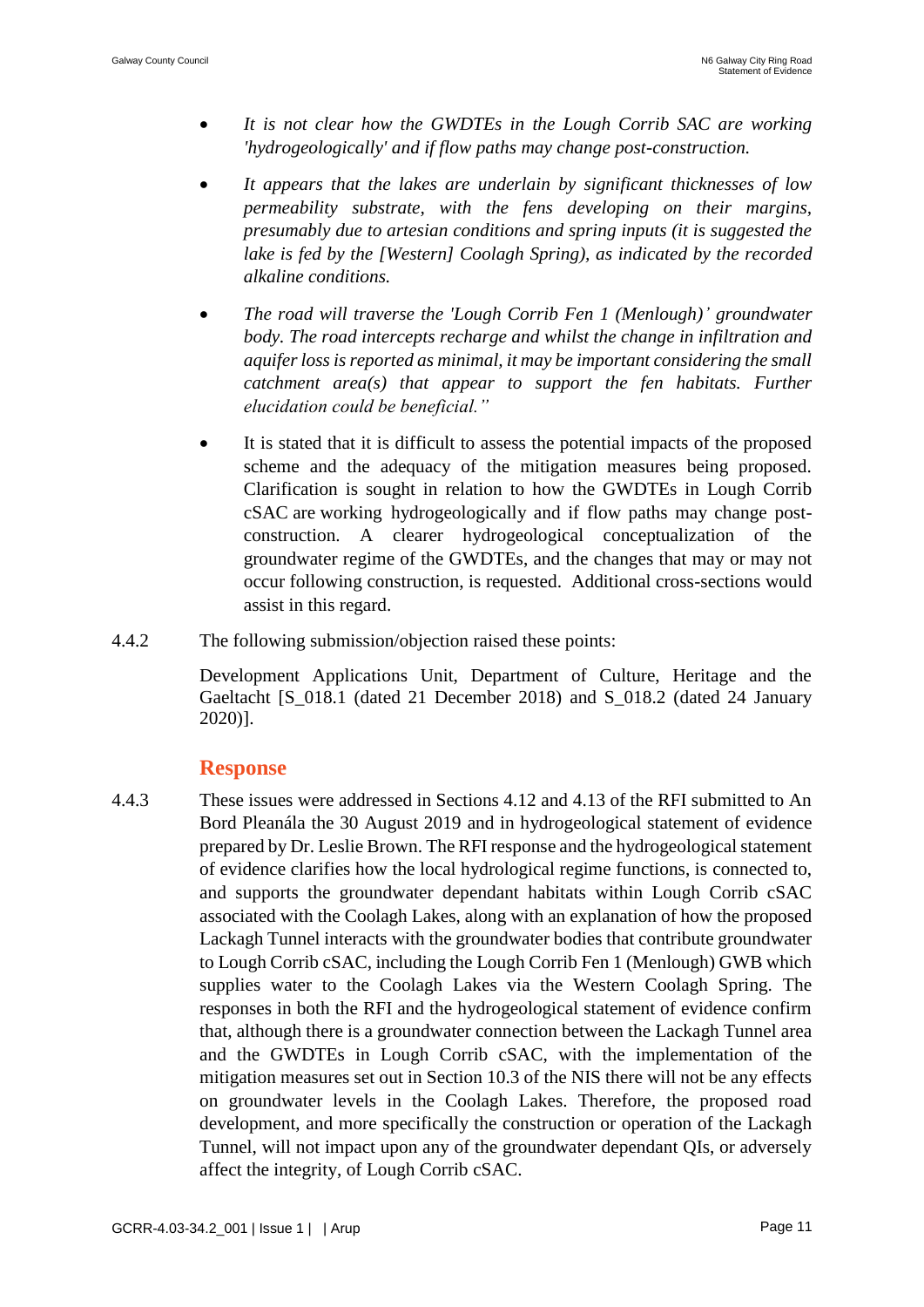# **4.5 Scope of NIS Assessment with regard to the Conservation Objectives of Lough Corrib cSAC**

### **Issues**

- 4.5.1 The following issues were raised by the DAU in S\_018.1 (dated 21 December 2019):
	- *Lough Corrib SAC has site specific conservation objectives, and these specify whether the conservation objective is to maintain or to restore the favourable conservation condition of the individual qualifying interest habitats and species, as defined by certain attributes and targets that are listed, within that site*
	- *Substantial analyses in the NIS are (or appear to be) undertaken without reference to the conservation objectives, as they are detailed first in Table 9.16.*
	- *In Tables 9.1 and 9.15, prior to this, the qualifying interests, Petrifying springs of the tufa formation (Cratoneurion) and Lesser Horseshoe Bat, appear not to have been recorded in the 'zone of influence' and/or are omitted from further consideration and assessment of the likely effects on European sites. The justifications for these findings are unclear in Section 9 of the NIS, but may be explained elsewhere and that should be clarified.*
- 4.5.2 The following issues were raised by the DAU in S\_018.2 (dated 24 January 2020):
	- *The Department notes the clarification in relation to the matters raised under this heading in its previous observations in Section 4.15 of the Request for Further Information Request*

### **Response**

- 4.5.3 Notwithstanding the submission from the Department (S\_018.2), received further to the response to the RFI, that it notes the clarification provided in relation to the assessment of the conservation objectives of Lough Corrib cSAC, a detailed response to the issues raised in S\_018.1 is provided below (and was also provided in Section 4.15.2 of the RFI response).
- 4.5.4 The conservation objectives of all the qualifying interests of all European sites within the potential zone of influence of the proposed road development, including Lough Corrib cSAC, have been considered in detail as part of the assessment undertaken and presented in the NIS.
- 4.5.5 The NIS is structured in a manner such that a high-level baseline description is provided (in Section 5), with the detailed discussion of the baseline and implications for the conservation objectives of each European site included in Section 9. Moreover, as set out in Section 7 of the NIS, the zone of influence was determined in consideration of the sensitivities of the ecological receptors; in the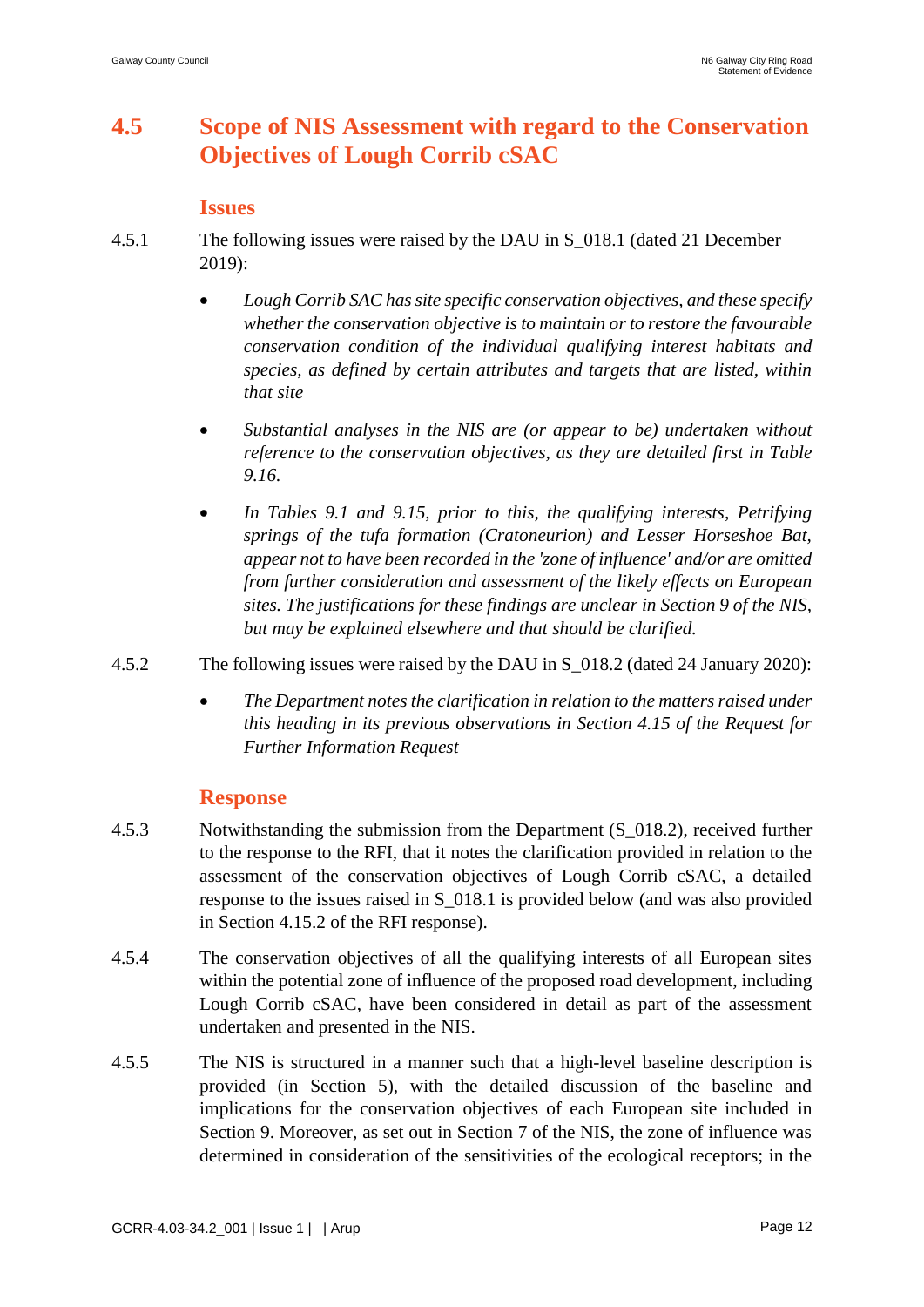context of an NIS assessment this includes the qualifying interest of the nearby European sites and their conservation objectives.

- 4.5.6 The overall conservation objectives of Lough Corrib cSAC are listed in Table 9.1 of the NIS (i.e. to maintain or restore the favourable conservation condition of the QI habitats and species). The ecological baseline for the Lough Corrib cSAC is then described in Section 9.1.2, which established the qualifying interests of Lough Corrib cSAC are present within the zone of influence of the proposed road development:
	- [3140] Hard oligo‐mesotrophic waters with benthic vegetation of *Chara spp*
	- [6210] Semi natural dry grasslands and scrubland facies on calcareous substrates (*Festuco Brometalia*) (\*important orchid sites)
	- [6410] Molinia meadows on calcareous, peaty or clayey silt laden soils (*Molinion caeruleae*)
	- [7210] Calcareous fens with *Cladium mariscus* and species of the *Caricion davallianae* \*
	- [7230] Alkaline fens
	- [8240] Limestone pavements  $*$
	- [1029] Freshwater Pearl Mussel *Margaritifera margaritifera*
	- [1095] Sea Lamprey *Petromyzon marinus*
	- [1096] Brook Lamprey *Lampetra planeri*
	- [1106] Atlantic Salmon *Salmo salar* (only in fresh water)
	- [1355] Otter *Lutra lutra*
- 4.5.7 Thus, for the avoidance of doubt, all habitat areas within Lough Corrib cSAC that lie within the potential zone of influence of the proposed road development were surveyed, classified and mapped. Therefore, it is certain that the following qualifying interest habitats of Lough Corrib cSAC are not present within the zone of influence of the proposed road development within this cSAC:
	- [3110] Oligotrophic waters containing very few minerals of sandy plains (*Littorelletalia uniflorae*)
	- [3130] Oligotrophic to mesotrophic standing waters with vegetation of the *Littorelletea uniflorae* and/or of the *Isoëto-Nanojuncetea*
	- [3260] Water courses of plain to montane levels with the *Ranunculion fluitantis* and *Callitricho*‐*Batrachion* vegetation
	- $[7110*]$  Active raised bogs
	- [7120] Degraded raised bogs still capable of natural regeneration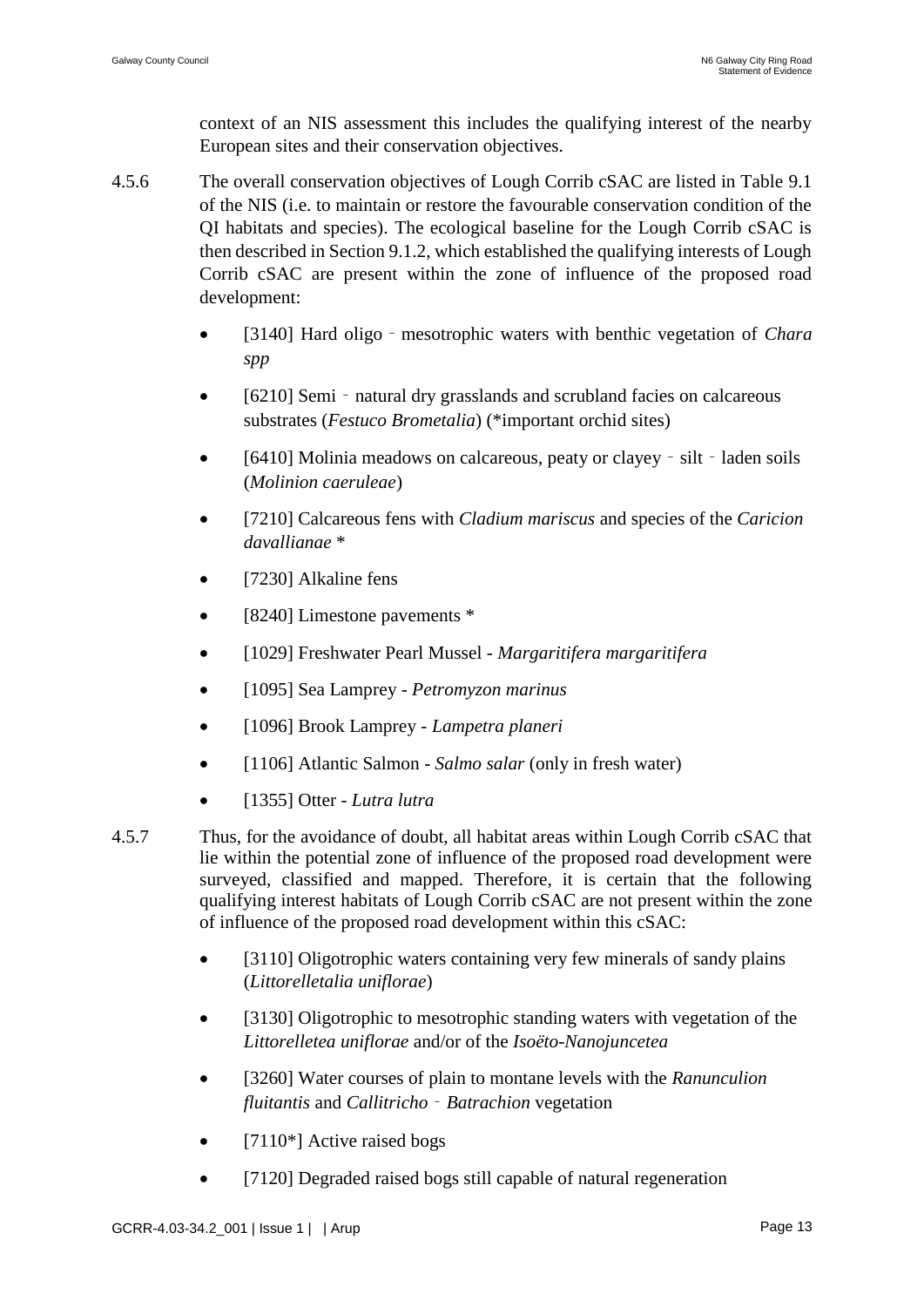- [7150] Depressions on peat substrates of the Rhynchosporion
- [7220\*] Petrifying springs with tufa formation (*Cratoneurion*)
- 4.5.8 Similarly, due to the extensive level of field survey work undertaken, it is also certain that the following qualifying interest species are not present within the zone of influence of the proposed road development: White-clawed crayfish, Slender green feather-moss and the Slender naiad (refer to Section 9.1.2.3 and Section 9.1.2.7 of the NIS). Although there is a local Lesser horseshoe bat population, this does not form part of the qualifying interest population for Lough Corrib cSAC at Eborhall House (this is explained in detail in Section 9.1.2.5 of the NIS) and does not support the conservation objectives or conservation condition of this roost at Eborhall House.
- 4.5.9 Any qualifying interests which are not present within the zone of influence of the proposed road development cannot be impacted by it, either directly, indirectly or in-combination with other plans or projects. Therefore, it may be concluded with certainty that the conservation objectives of those particular qualifying interests cannot be undermined in any way by the proposed road development. On that basis, it is not necessary to consider these qualifying interests in any more detail in the NIS in order to definitively conclude that the proposed road development will not adversely affect the integrity of Lough Corrib cSAC by affecting those particular habitats and species.
- 4.5.10 The remaining qualifying interests of Lough Corrib cSAC which are present within the zone of influence of the proposed road development and are potentially at risk of effects are set out in detail in Table 9.1 and Table 9.15 of the NIS. The potential for the proposed road development to affect the conservation objectives of each of these qualifying interest habitats and species are examined, analysed and evaluated in Section 9.1.4 and Table 9.16 of the NIS.

# **4.6 Potential for In Combination Disturbance/Displacement Effects on Otter in Lough Corrib cSAC**

### **Issues**

- 4.6.1 The following issues were raised:
	- It is requested that the longer term potential in combination effects, resulting from disturbance and displacement, which may arise due to the commitments to having a greenway along the western bank of the River Corrib and the current application for the proposed Galway Harbour Extension (PA0033) should be noted
- 4.6.2 The following submission/objection raised these points:

Development Applications Unit, Department of Culture, Heritage and the Gaeltacht [S\_018.1] (dated 21 December 2018).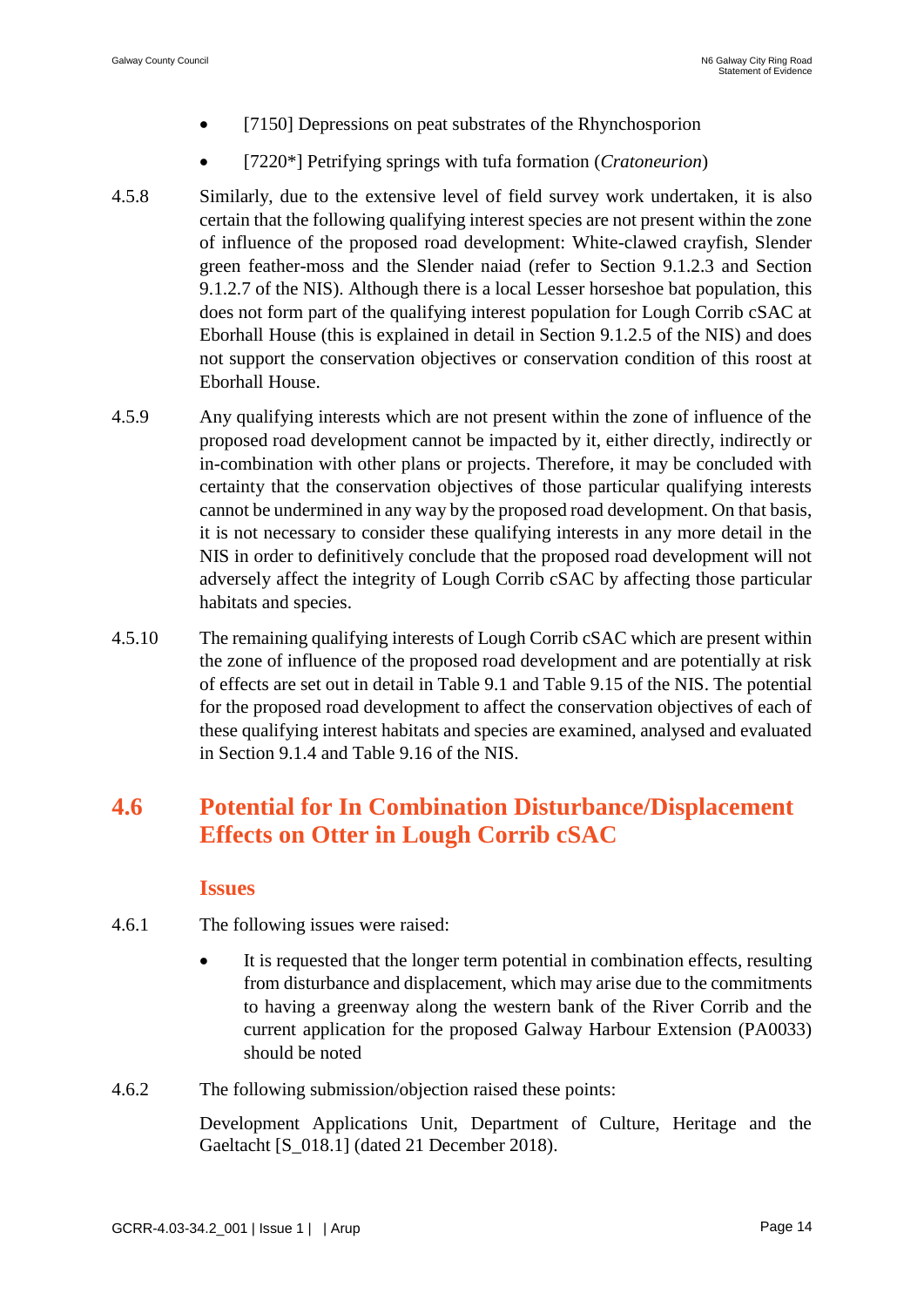## **Response**

- 4.6.3 The potential for the proposed road development to affect local Otter populations during both construction and operation is considered and assessed in Section 6.8 of the NIS (pg. 95-96). The assessment concluded that neither the construction nor operation of the proposed road development will pose a risk of long-term disturbance or displacement of Otter from the River Corrib, the Bearna Stream or Galway Bay and will not affect local Otter populations in that regard. Therefore, there is no potential for any other future projects to interact in combination with the proposed road development to affect Otter populations in either Lough Corrib cSAC or Galway Bay Complex cSAC as a result of disturbance or displacement effects.
- 4.6.4 The potential for in combination effects from both the Proposed Galway Harbour Port Extension project and the Connemara Greenway projects to affect the receiving environment in Lough Corrib cSAC or Galway Bay Complex cSAC, as a result of other potential impacts, are assessed in Table 12.2 of the NIS. The Connemara Greenway is assessed both as a strategic objective of the Galway Transport Strategy (pg. 367-368) and as a future project in its own right (pg. 375- 377). The proposed Galway Harbour Port Extension project is assessed on pg. 380- 381 of the NIS. The assessment concluded that there is no potential for either project to act in combination with the proposed road development to adversely affect the integrity of Lough Corrib cSAC as a result of disturbance or displacement of Otter.

# **4.7 Potential Collision Risk to Birds from the Proposed River Corrib Bridge**

### **Issues**

- 4.7.1 The following issues were raised in S\_018.1 (dated 21 December 2018):
	- *The NIS determines that the River Corrib bridge is the only structure that is "of a scale to pose a collision risk to birds". The NIS subsequently concludes, having considered the design of the proposed structure and the low number of special conservation interest (SCI) species, and individuals, that pass along the river corridor, that the proposed structure is "not predicted to pose a collision risk of a magnitude that would have any long-term effects on the numbers, distribution, or the existing population trend for any SPA". The SPAs specifically mentioned in the NIS in this regard are Lough Corrib SPA and Inner Galway Bay SPA, and these SPAs are considered with the following references to SCIs. The risk of bird collisions with the bridge is given no further consideration beyond identifying potential impacts*
	- *The data considered on the number of SCI species and individuals using the river corridor are from a previous proposal and different structure in a different location on the river (RPS report, 2006). The specifications for that structure stated the bridge height would be 6m above the river, while the current proposed bridge is a minimum of 8m above the river. Consideration*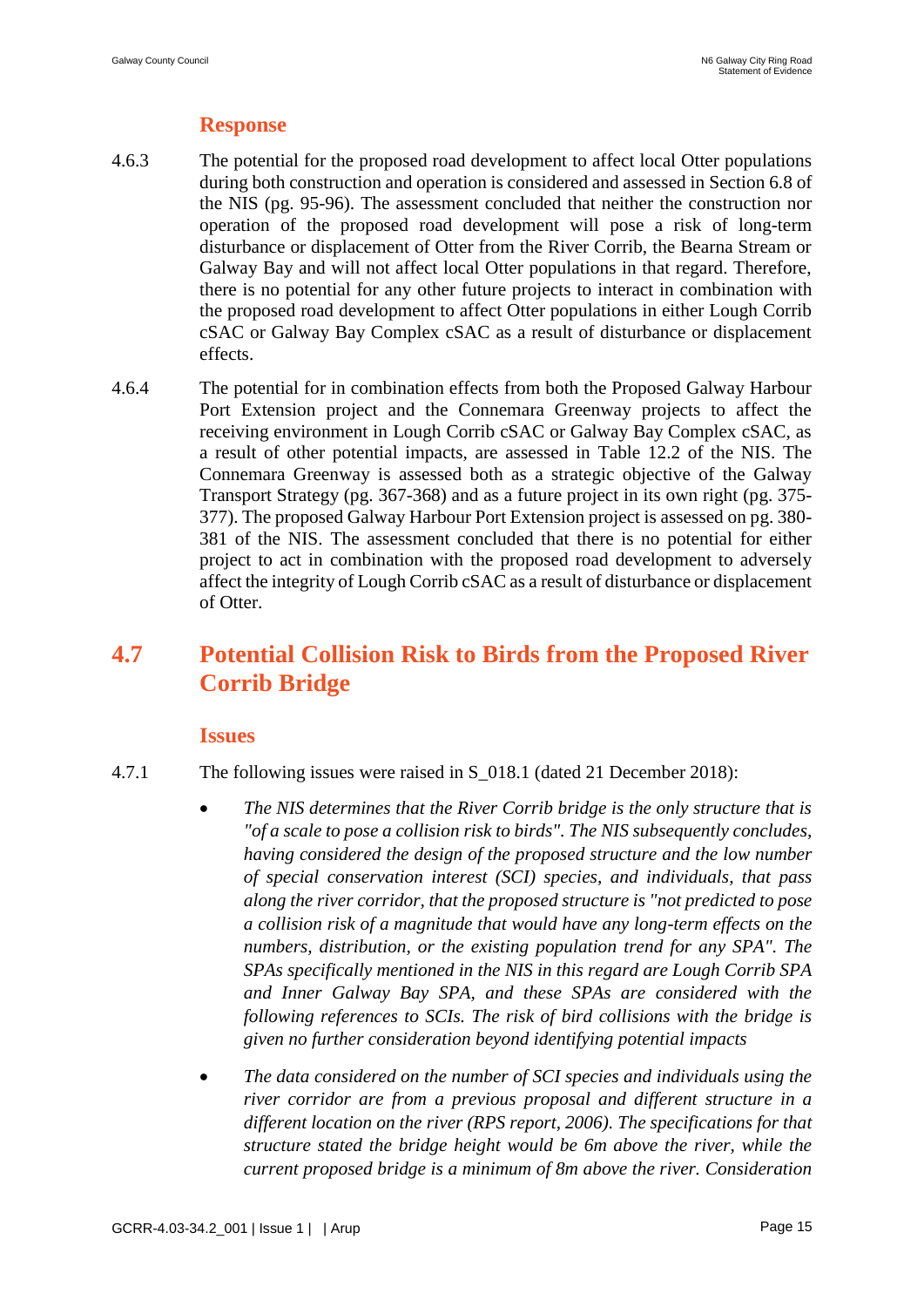*of the range of flight heights for the SCI species known to use the corridor, or the potential interaction of these flight heights and the proposed bridge would be appropriate*

- *The previous survey report did not assess the nocturnal movements of bird species, e.g. typically nocturnal species and species that are known to migrate at night, and this also needs to be considered*
- *Therefore, the Board could consider if it is satisfied that the collision risk of birds with the proposed River Corrib bridge is adequate and complete if its Appropriate Assessment would be facilitated by further consideration and assessment*
- *The NIS concludes that the effects of habitat loss and fragmentation arising from the proposed development will not significantly negatively affect the SCIs for surrounding SPAs, and no mitigation measures for SCIs (breeding or wintering species) are provided. For breeding species, this is based on i) the absence of a spatial overlap between known SCI breeding sites and the proposed development area, and ii) aspects the SCI species' foraging ecology. The rationale and evidence to support the latter claim is not made clear (i.e. with respect to foraging ecology)*
- *It is considered the above points should be addressed by presenting further information from, and rationale based upon, completed survey work, additional available data sources and published literature*
- 4.7.2 The following issues were raised by the DAU in S\_018.2 (dated 24 January 2020):
	- It is noted that while no nocturnal surveys were undertaken, the Department considers that taking into account the fact that the bridge will not be lit, the available data from the previous and recent surveys, and the available published literature, sufficient information has been provided to assess potential impacts to SCI bird species of the adjacent SPAs
	- It is stated that the Department is of the view that the proposed bridge is unlikely to present a threat to the SCI bird species of the adjacent SPAs
	- In relation to the potential for habitat loss and fragmentation to impact on SCI species from surrounding SPAs, the Department notes the additional information provided and considers that this matter has been addressed
- 4.7.3 The following submission/objection raised these points:

Development Applications Unit, Department of Culture, Heritage and the Gaeltacht [S\_018 and S\_018.2]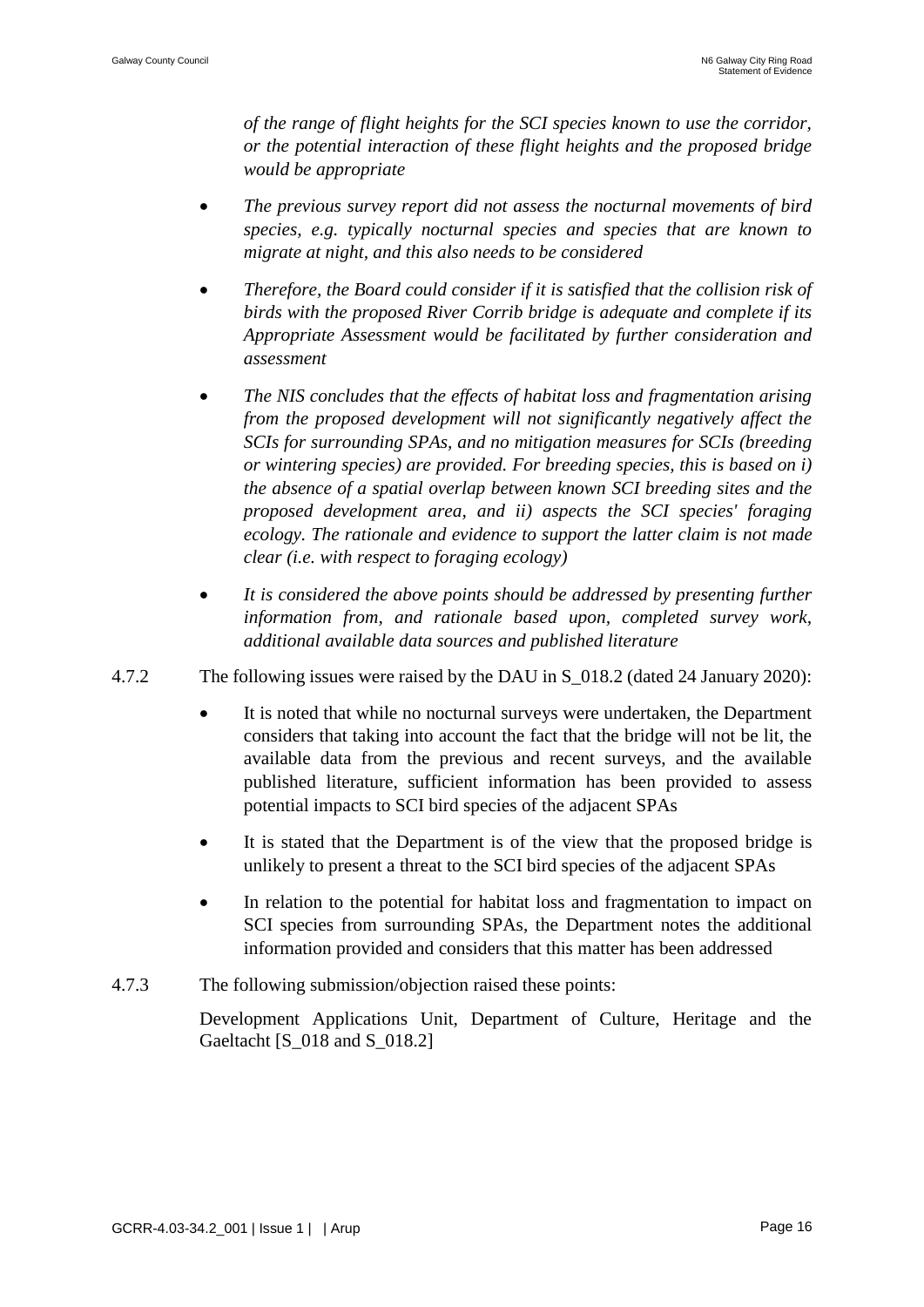## **Response**

4.7.4 Notwithstanding the submission from the Department (S\_018.2), received further to the response to the RFI, that it is of the view of that sufficient information has been provided to assess potential impacts to SCI bird species of the adjacent SPAs and that the proposed bridge is unlikely to present a threat to the SCI bird species of the adjacent SPAs, a detailed response to the issues raised in S\_018 is provided below (and was also provided in Section 5.2 of the RFI response).

### *Bird Collision Risk*

- 4.7.5 The main factor influencing the conclusion of the assessment of bird collision risk presented in Section 6.11 of the NIS is based on existing published scientific literature, which concludes that bridges, regardless of their design and the behaviour of birds in the vicinity (flight height and level of nocturnal flight activity), do not pose a collision risk that would have any long-term effects on the SCI bird populations of any SPA site, including Lough Corrib SPA or Inner Galway Bay SPA.
- 4.7.6 From the literature review carried out, bird collisions with man-made structures are common and well documented (Banks, 1979; Klem, 1990; Kelm, 2008; Jenkins *et al*., 2010; Lucas *et al*., 2008; Longcore *et al*., 2012; Erickson *et al*., 2001 – see Section 6.11 of the NIS). Migratory passerine species are the most prevalent collision victim (Bing *et al.*, 2012;<sup>4</sup> Longcore *et al.*, 2013), a trend that has also been recorded at bridges over large wetland areas e.g. the Oresund Bridge connecting Denmark and Sweden over the Baltic Sea (FEBI, 2013) and the Sabo Bridge over Sabo Estuary in Portugal (Godinho *et al.*, 2017)<sup>5</sup>. To put the latter studies into context, *c.* 10 million migrant birds pass the Oresund Bridge during autumn migration (Nilsson *et al.* 2009 as report in FEBI 2013) and 27,000 bird movements (*c.* 83% aquatic birds) were recorded crossing the Sabo Bridge during 400 hours of observation (Godinho *et al.*, 2017), suggesting that bridges over wetlands present a relatively low collision risk to waterbirds and that in these studies mortality occurred at such low numbers that it did not represent more than a minor effect. In addition, both of the Oresund Bridge and Sabo Bridge are cablestay and bowstring structures and pose a greater collision risk than the proposed clear span bridge over the River Corrib.
- 4.7.7 Assessment of diurnal flight behaviour of migratory birds over three selected bridges as part of the Hong Kong-Shenzhen Western Corridor EIA (Ove Arup & Partners Hong Kong Ltd., 2002), and at the cable-stay Golden Gate Bridge (Golden Gate Bridge EIA, 2009), found that birds actively avoided the bridge structures by either changing their altitude on approach or flying around the cable-stay structures; no collisions were observed during these studies.
- 4.7.8 Waterbirds frequenting the River Corrib, commuting between Galway Bay and Lough Corrib, successfully navigate four existing road bridges during each oneway flight. The proposed bridge over the River Corrib is elevated over the entire

<u>.</u>

<sup>4</sup> Bing G.-C., Choi C.-Y., Nam H.-Y., Park J.-G., Hong G.-P., Sung J.-K., Chae H.-Y & Choi Y.-B. (2012) Causes of mortality in birds at stopover islands. Korean J. Ornithol. 19: 23–31.

<sup>5</sup> Godinho C., Marques, J.T., Salgueiro, P., Catarino, L., Osório deCastro, C., Mira, A., and Beja, P. (2017) Bird Collisions in a Railway Crossing a Wetland of International Importance (Sado Estuary, Portugal). In: Borda-de-Água L., Barrientos R., Beja P., Pereira H. (eds) Railway Ecology. Springer, Cham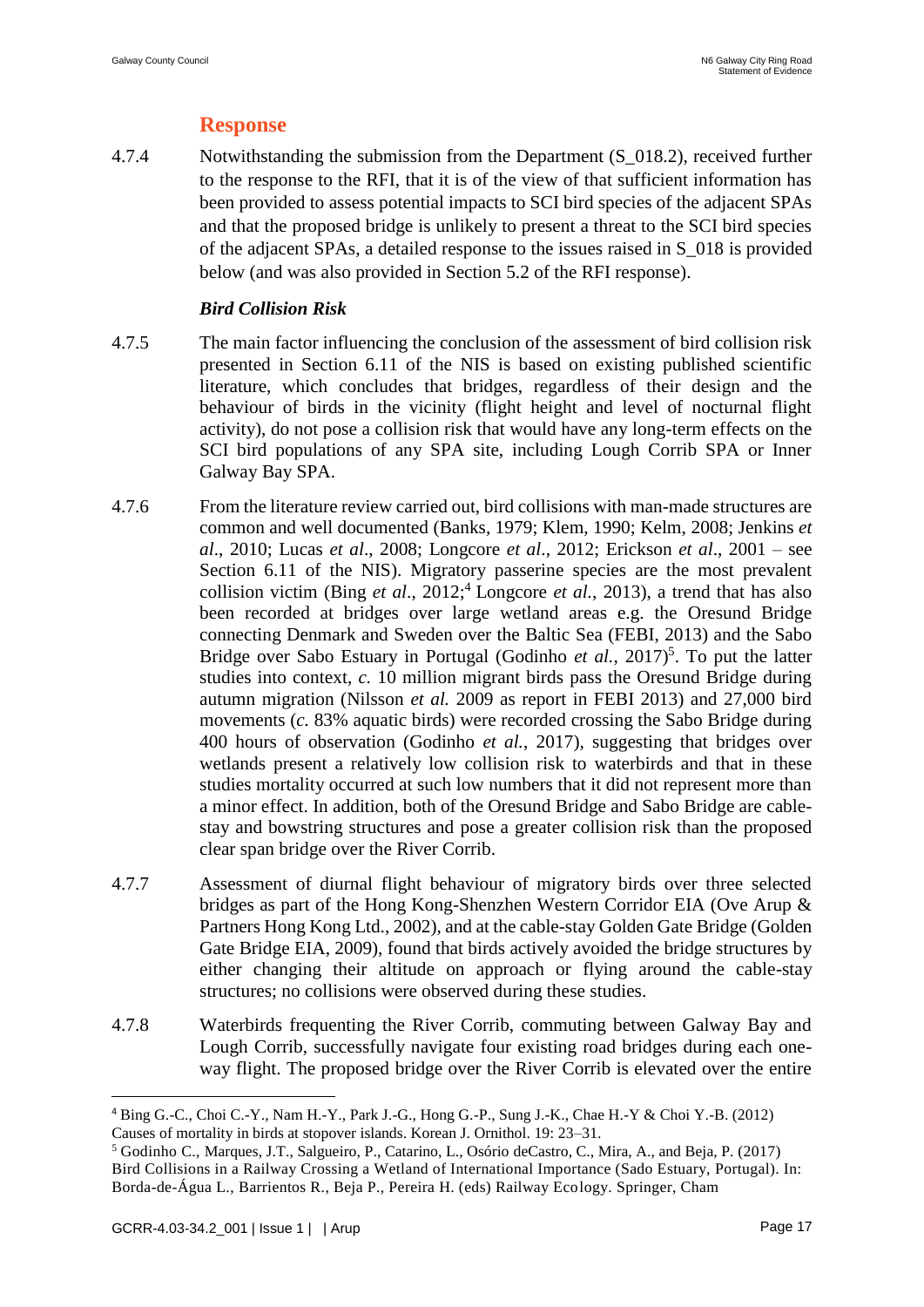floodplain (*c.* 620m wide) and depth of the main span ranges from 3-7m, which is generally thicker (and therefore likely to be more visible to birds) than the existing Quincentenary Bridge *c.* 1.7km downstream. The scale of the proposed clear span bridge is insignificant in comparison to the examples in Denmark, Sweden, Portugal, Hong-Kong and San Francisco discussed above and poses minimal risk to birds due to the absence of a network of supporting cable structures.

- 4.7.9 It is worth noting in terms of collision risk and population level effects locally, that the Quincentenary Bridge (an elevated structure above the River Corrib with supporting piers in the river channel) has been in operation since 1984 and population trends for the SCI bird species of Inner Galway Bay SPA recorded along the River Corrib corridor are currently assessed as stable or increasing (NPWS 2013d).
- 4.7.10 However, the fact has been considered that visibility and detectability of structures influence a bird's relative susceptibility to colliding with the structure (Janss, 2000). Strikes are more likely to occur during poor weather conditions or at night (Nilsson *et al.* 2009 as report in FEBI 2013). However, increasing the detectability of a bridge at night by artificial lighting can magnify the collision risk by causing disorientation (Molenaar *et al*., 2006; Nilsson *et al.* 2009 as report in FEBI 2013). To minimise the risk of collision even further, and protect other sensitive ecological features from impacts (i.e. bats), the proposed bridge will not be lit. The depth of the main span  $(3-7m)$  of the proposed bridge, which will be a concrete finish, is considered to be sufficiently visible in varied weather conditions and low light levels that it will be detectable to birds.
- 4.7.11 In relation to nocturnal movements of birds, no nocturnal SCI species are listed for either the Lough Corrib SPA or Inner Galway Bay SPA, however barn owl are known to occur in the area and have been fully assessed in the EIAR. In general night-time migrating birds fly large distances during the night and at high altitudes  $-$  i.e. at altitudes greater the 1km (Gauthreaux, 1991;<sup>6</sup> Dokter et al. 2010)<sup>7</sup>. The proposed bridge at 8m above the River Corrib will not pose a collision risk to migrating birds flying at night at high altitudes. Daily commuting birds moving between Lough Corrib and Galway Bay are expected to fly during daylight hours and often shortly after dawn and shortly before dusk. Night-time flying birds, either nocturnal species or night-time migrating birds, are not considered at risk to collision with the proposed bridge due to the reasons above.

### *Bird Usage of the River Corrib Corridor*

- 4.7.12 The submission also notes that data on bird usage of the River Corrib corridor considered in the NIS is from surveys carried out in 2005/2006 as part of the 2006 Galway City Outer Bypass Scheme (RPS, 2006).
- 4.7.13 It is important to note that the 2005/2006 survey data is not the sole basis of the assessment presented in Section 6.11 of the NIS; rather it is one element of the existing and extensive background information available in relation to the use of

<u>.</u>

<sup>6</sup> Gauthreaux, S.A. (1991) The Flight Behaviour of Migrating Birds in Changing Wind Fields: Radar and Visual Analyses. AMER. ZOOL. 31:187-204

<sup>7</sup> Dokter, A.M., Liechti, F., Stark, H., Delobbe, L., Tabary, P. and Holleman, I. (2011) Bird migration flight altitudes studied by a network of operational weather radars. Journal of The Royal Society Interface 8: 30-43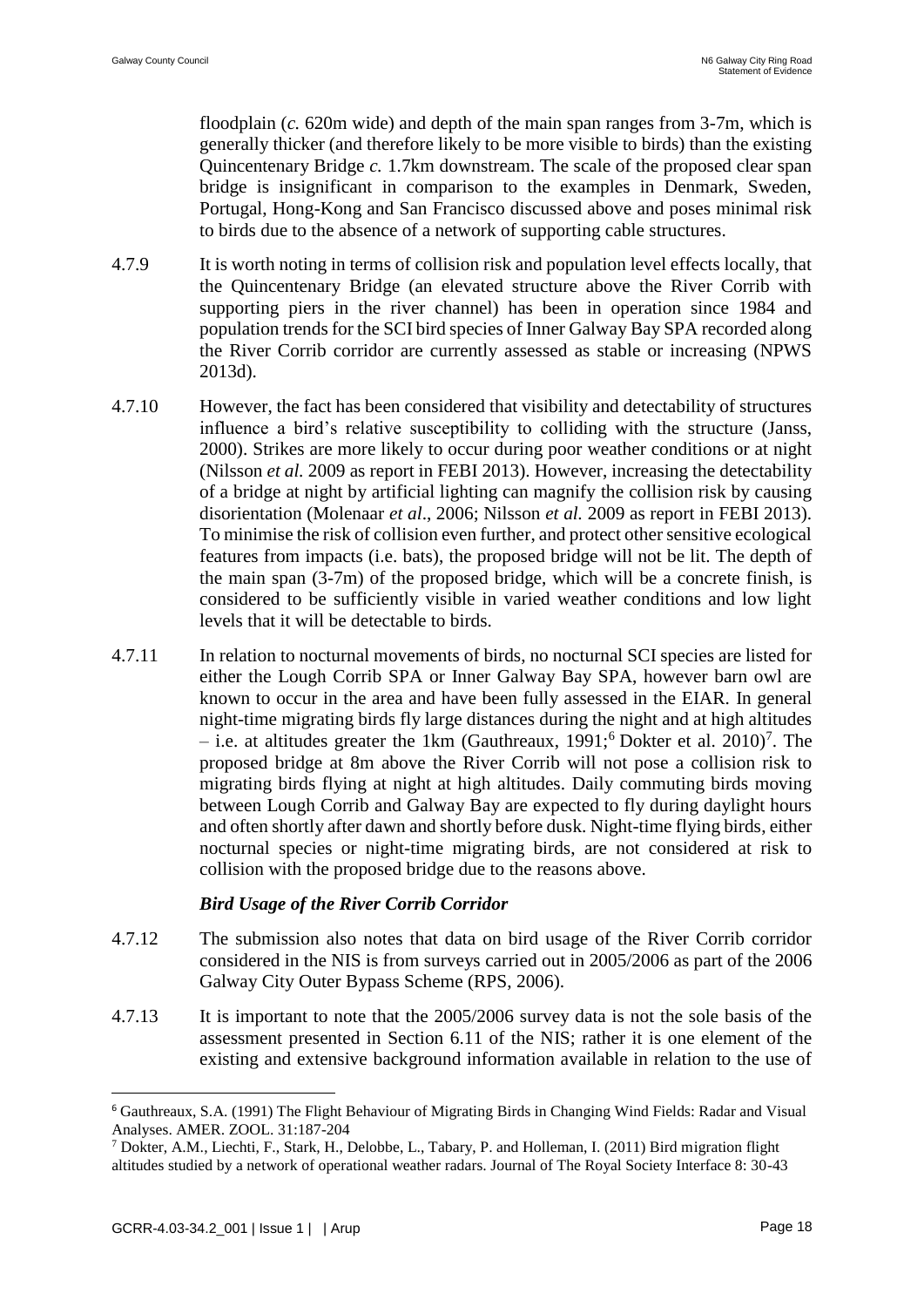the River Corrib corridor by bird species listed as SCIs of the nearby SPA sites. The results of these surveys, in conjunction with the results of the wintering and breeding bird surveys carried out for the proposed N6 Galway City Ring Road<sup>8</sup>, provide a baseline of the suite and abundance of bird species that would be expected to forage/commute along the River Corrib in the vicinity of the proposed road development. The data relied upon was sufficient to inform and carry out the assessment. A related response, on the issue of displacement of wintering birds due to the presence of the proposed River Corrib Bridge, was provided in Section 5.2 of the RFI response.

- 4.7.14 In terms of SCI bird species known to use the River Corrib corridor for commuting or foraging, the results of the 2005/2006 surveys recorded the following SCI species (52 surveys encompassing 104 hours of observations):
	- Black-headed gull
	- Common gull
	- Common tern
	- Cormorant
	- Coot
	- Curlew
	- Grey heron
	- Hen harrier
	- **Lapwing**
	- Merlin

The most frequently recorded of these were Black-headed gull, Common gull and Cormorant. Although the 2005/06 surveys did not cover the current proposed bridge location<sup>9</sup>, the results of those surveys (undertaken just a few hundred metres from the current proposed bridge location) provide useful baseline data on birds and their flight behaviour that use the river corridor, and therefore this data is considered applicable to the assessment of the current bridge proposal. Many of these species, Black-headed gull, Common gull, Cormorant, Coot, Curlew, Grey heron along with Redshank, were also recorded along the River Corrib over the course of the surveys carried out in the preparation of the NIS for the proposed N6 GCRR.

4.7.15 Considering the information presented above, the low risk posed by bridges to bird populations, and the clear span design and scale of the proposed bridge, the level of data and the scope of the assessment presented in the NIS is sufficient to support the conclusion that the proposed River Corrib Bridge will not affect local bird populations as a result of bird collisions with the bridge structure and it is certain

1

<sup>8</sup> The wintering bird surveys were carried out over the winter of 2014/15 and the breeding bird surveys in May/June 2015 and in June 2016.

<sup>9</sup> To confirm, the 2014/215 wintering bird surveys did cover the location of the proposed River Corrib Bridge.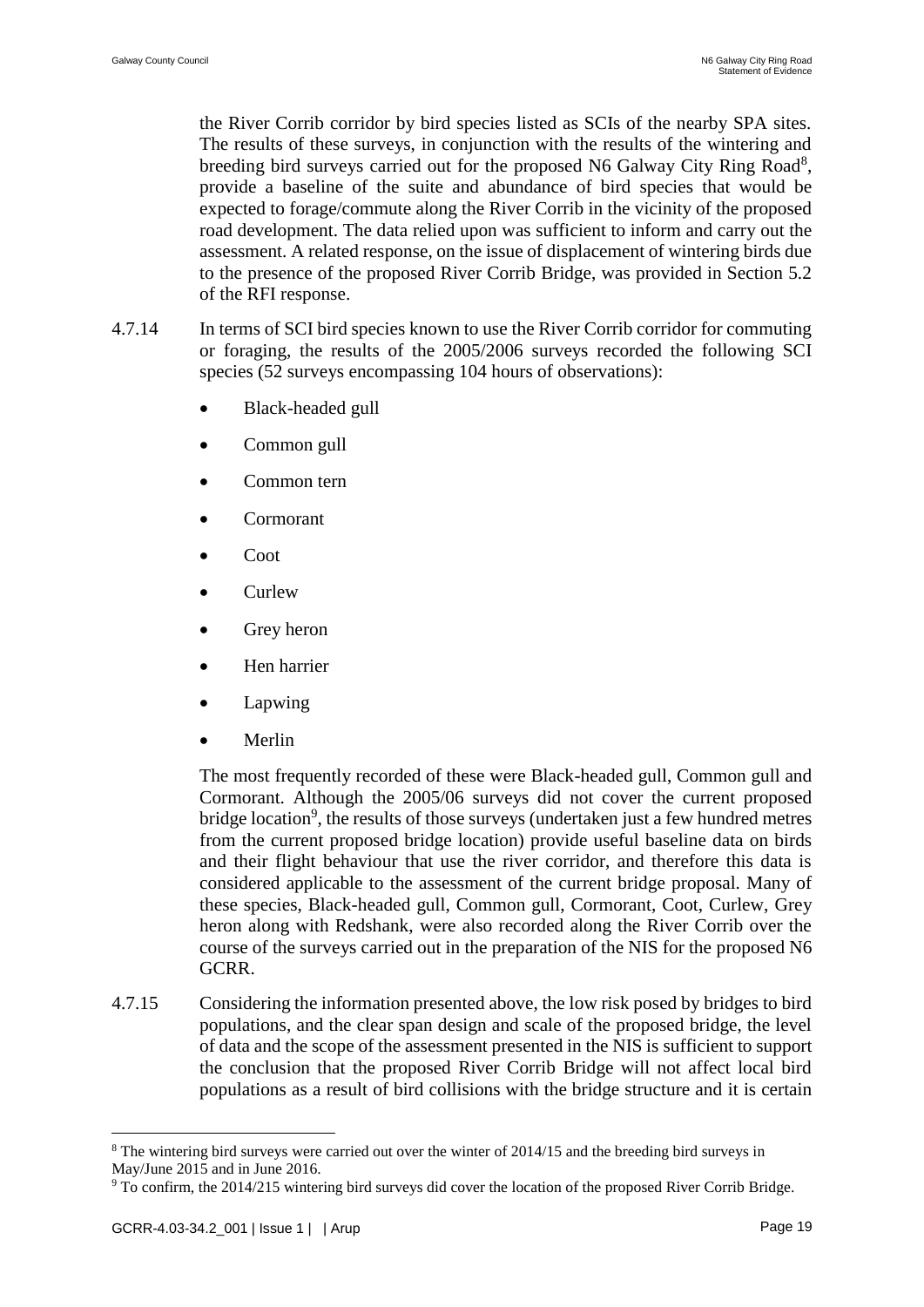that the proposed development will not adversely affect the integrity of Lough Corrib SPA or Inner Galway Bay SPA.

#### *Habitat Loss and Fragmentation Impacts on SCI Bird Species*

- 4.7.16 Notwithstanding the submission from the Department (S\_018.2) that it is of the view that the issues raised in S\_018.1 were addressed in Section 5.1 of the RFI Response, for ease of reference, the responses to the issues raised in S\_018.1 are summarised below.
- 4.7.17 Submission S\_018.1 requests clarification on the habitat loss and fragmentation impacts on the foraging ecology of breeding SCI species of Lough Corrib SPA and Inner Galway Bay SPA.
- 4.7.18 Lough Corrib SPA is designated for breeding populations of Common scoter, Black-headed gull, Common gull, Common tern and Arctic tern (Table 9.24 of the NIS). Inner Galway Bay SPA is designated for breeding populations of Cormorant, Common tern and Sandwich tern (Table 9.31 of the NIS).
- 4.7.19 Common scoter were not found to be present at any of the winter bird sites across the study area. They breed on lakes and the SCI population breeds in Lough Corrib. They forage on sandy seabeds and offshore shallows. Cormorant, Common tern, Arctic tern and Sandwich tern forage over lakes, rivers and estuarine/marine waters and feed predominantly on fish. This is consistent with the habitat types where these species were recorded in the local area from the survey results and available desktop records. The proposed road development will not result in any loss of river, lake or marine habitat and the design and mitigation measures will ensure that the proposed road development will not have any effect on water quality in the aquatic and marine environments. The proposed road development will also not result in any fragmentation of aquatic habitat along the River Corrib, over which it crosses on an elevated bridge structure. Therefore, there is no potential for habitat loss or habitat fragmentation associated with the proposed road development to affect the foraging ecology or success of these SCI species.
- 4.7.20 Black-headed gull and Common gull are commonly found across a wide range of habitats from aquatic to agricultural to the urban environment, as evidenced from the results of the winter bird surveys in 2014/15: Black-headed gull were recorded from 39 of the 60 survey sites across Galway City and environs and Common gull from 27 of the same survey sites (Section 9.3.4.3 of the NIS, pgs. 233-236). Blackheaded and Common gulls are opportunistic omnivorous feeders eating seeds and fruits, insects, earthworms, fish and carrion, and scavenging rubbish and scraps. On the basis of their broad habitat usage and the generality of their food preferences, and given the abundance of suitable alternative foraging habitat that will remain available to both species during operation, habitat loss or habitat fragmentation associated with the proposed road development to affect the foraging ecology or success of these SCI species.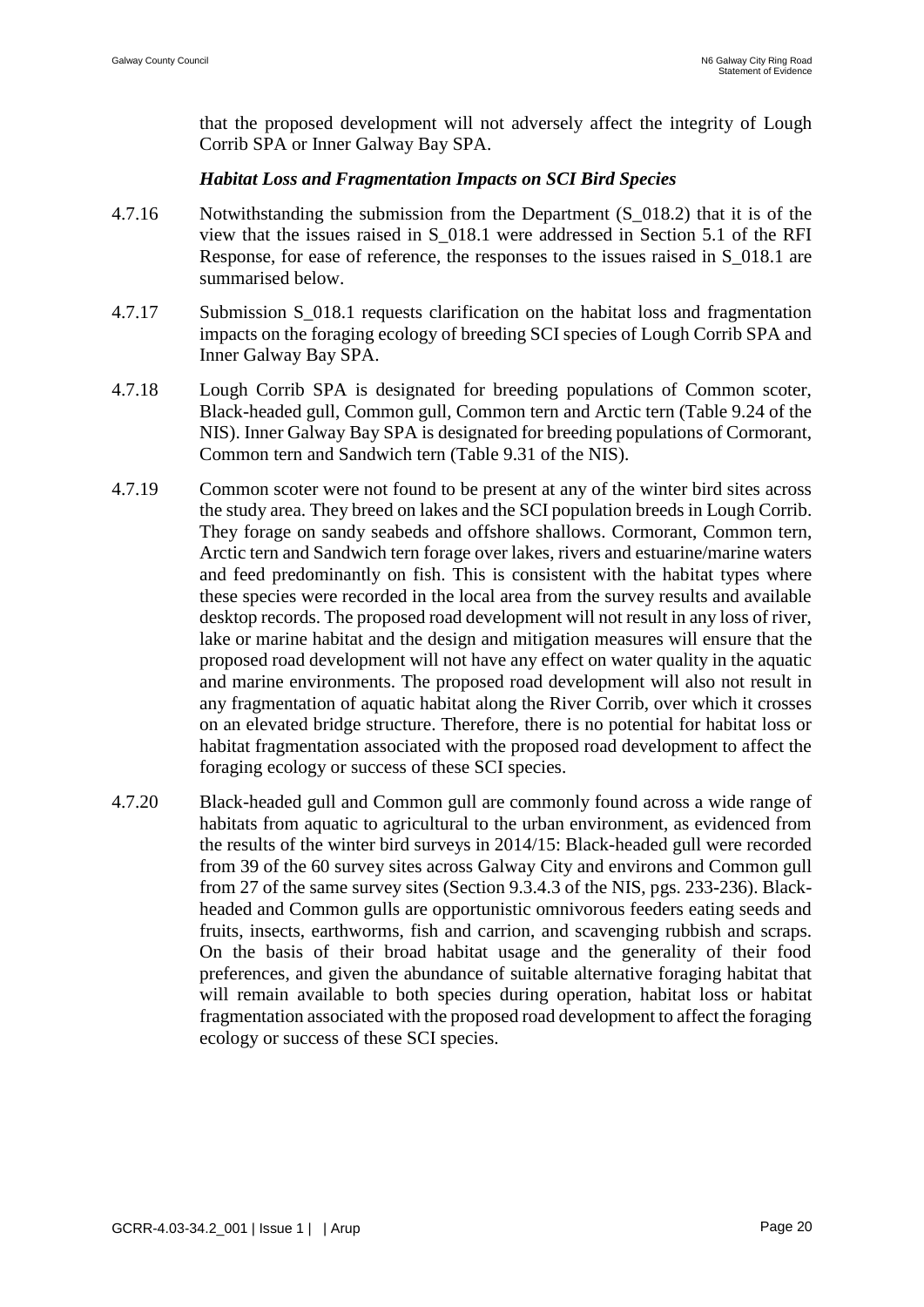# **4.8 Mitigation Measures - Birds**

### **Issues**

4.8.1 The following issues were raised.

### *Timing of construction activities at Lackagh Quarry*

4.8.2 In submission S\_018.1 (dated 21 December 2018), the Department commented:

*"The NIS states that, in order to minimise disturbance to wintering birds at Ballindooley Lough, blasting at Lackagh Quarry (and Castlegar) will only be undertaken between the months of April to September (inclusive). The EIAR determines that construction activities at Lackagh Quarry, including rock breaking and rock blasting, have the potential to have long-term effects on the Peregrine population nesting in the quarry. Thus, the EIAR proposes mitigation measures specifying that works from the proposed Lackagh tunnel to the N84 Headford Road Junction commence prior to mid-February (i.e. wintering period). The EIAR does not specify whether the works proposed to begin in mid-February include blasting; if blasting was to be included in these works, this would contradict the mitigation approach outlined in the NIS for wintering birds."*

- 4.8.3 However, in a subsequent submission S\_018.2 (dated 24 January 2020) the Department commented that it is clear that there is no risk of disturbance to waterbirds at Ballindooley Lough because blasting will not take place during the wintering period.
- 4.8.4 The following submissions/objections raised these points:

Development Applications Unit, Department of Culture, Heritage and the Gaeltacht [S\_018.1 and S\_018.2].

### **Response**

4.8.5 Notwithstanding the submission from the Department (S 018.2) stating that it is clear that there is no risk of disturbance to waterbirds at Ballindooley Lough because blasting will not take place during the wintering period, for the avoidance of doubt, a response to the issues raised in S\_018.1 is provided below.

### *Timing of construction activities at Lackagh Quarry*

- 4.8.6 To confirm, there is no requirement to restrict the timing of blasting to avoid disturbance to nesting Peregrine falcon. The mitigation measures relating to Peregrine falcon at Lackagh Quarry (in Section 8.6.9.1.1 of the EIAR) already require that construction works between the proposed Lackagh Tunnel to the N84 Headford Road Junction commence prior to mid-February, so as to ensure that the level of construction related disturbance influences the nest site selection by Peregrine falcon in the first instance.
- 4.8.7 The timing of blasting is included only in relation to wintering birds at Ballindooley Lough (as set out in Section 8.6.9.2.1 of the EIAR). The blasting works associated with the construction of the proposed road development between the eastern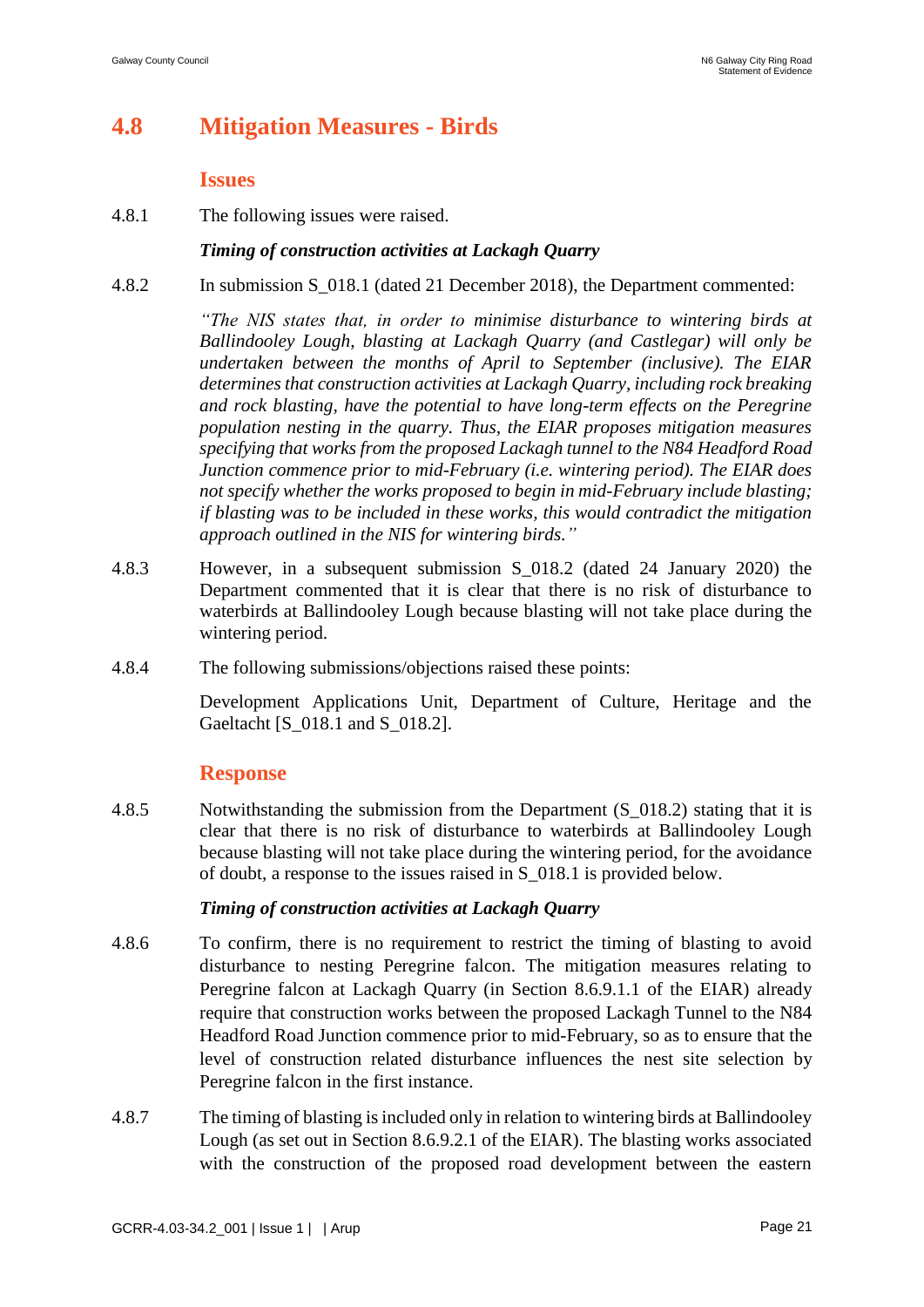approach to Lackagh Quarry (Ch.  $11+800$  to Ch.  $12+100$ ) will be carried out between the months of April to September (inclusive) to minimise disturbance effects on wintering birds at Ballindooley Lough. Blasting relating to the Lackagh Tunnel construction is outside the zone of influence for the wintering birds at Ballindooley Lough. Therefore, the construction works at Lackagh Tunnel can commence prior to mid-February.

# **4.9 Mitigation Measures and Monitoring**

### **Issues**

- 4.9.1 The following issues were raised:
	- It should be clear that all relevant mitigation measures and commitments must apply, from the outset, to all parts of the development as permitted, including enabling works, site preparation and advance contracts, as well as at construction stage
	- Competent ecologists will need to be involved directly at all project stages. There is a commitment to having a Project Ecologist as part of the Employer's team; references to an Ecological Clerk of Works are also noted in appendices. The main contractor will also require ecologists, and ecological supervision of other contractors will be necessary
	- Potential for conflict in relation to the timings of some of the ecological mitigation measures
	- Provision of a clearer schedule of monitoring commitments and responsibilities
	- Resurveys in advance of works being carried out may introduce additional and new considerations, and it should be clear how these will be addressed and managed
	- The importance of monitoring and the taking of timely and effective corrective action if problems arise is acknowledged in the successful delivery of the mitigation measures
	- Interactive or real-time/live mapping systems should be developed, possibly in conjunction with 'permits to work' and sign off by the Project Ecologist of the correct completion and functioning of the measures
	- Consideration should be given to making reports on implementation and monitoring of measures available, including to NPWS, via a dedicated website
	- Locations of key ecological mitigation measures should be mapped with records kept that are able to interface with, for example, the Councils' GIS and planning systems, so they can be taken into account and safeguarded in future projects and plans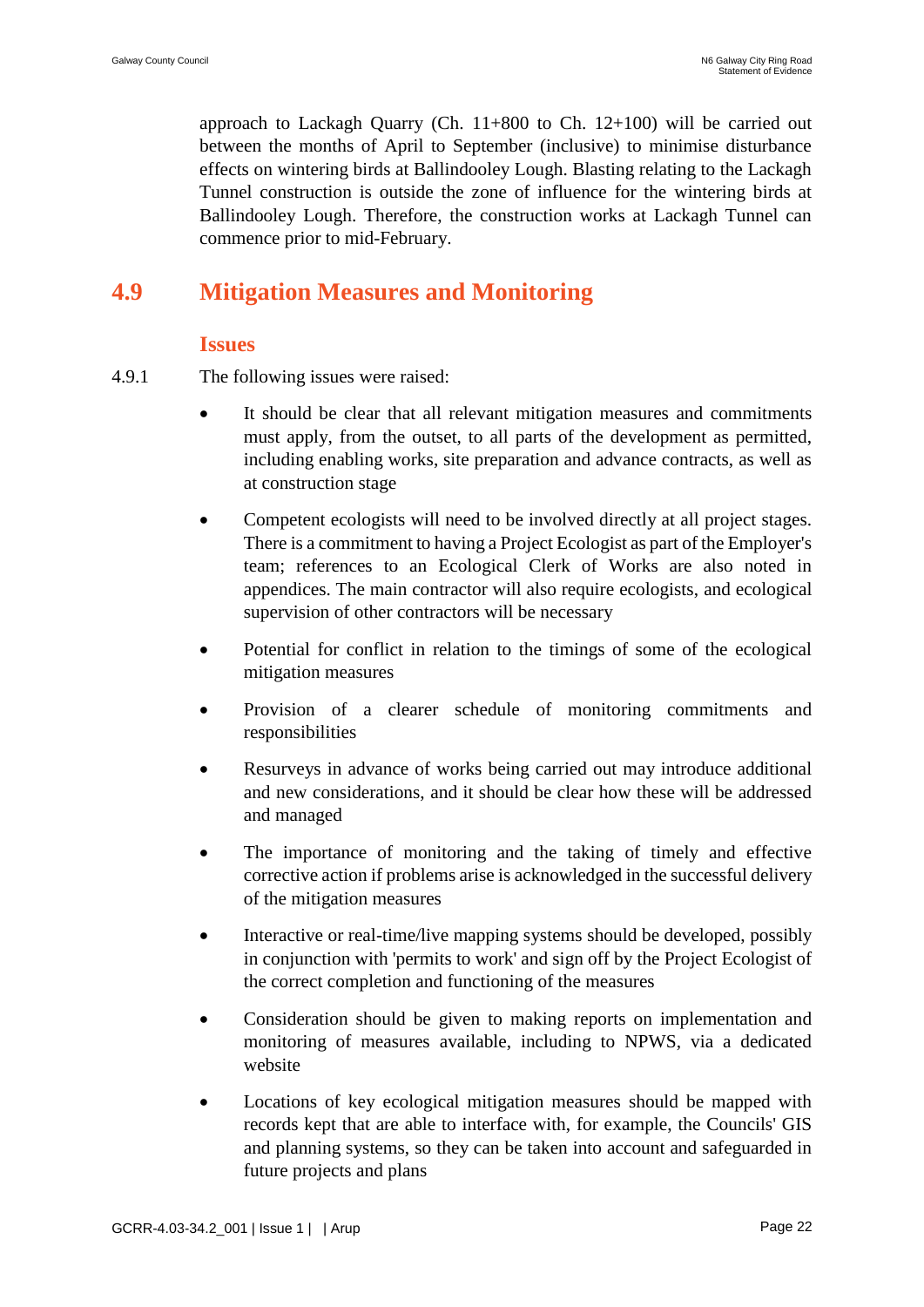- Any non-performance, non-compliances or other issues that arise should be addressed in a timely manner
- 4.9.2 The following submission/objection raised these points:

Development Applications Unit, Department of Culture, Heritage and the Gaeltacht [S\_018] (dated 21 December 2018).

### **Response**

### *Design and Mitigation measures*

- 4.9.3 To assist in addressing the issues raised with respect to mitigation measures, and for ease of reference, the design and mitigation measures for the purposes of the Appropriate Assessment are summarised below. These include design and mitigation measures to ensure that the proposed road development will not affect the conservation objectives of the four European sites within the ZoI of the proposed road development. Once again, it should be stated that mitigation measures were not considered as part of the Stage One AA Screening appraisal conducted on behalf of the applicant for approval.
- 4.9.4 Design measures detailed in Section 2.6 and summarised in Section 10 of the NIS are:
	- protection and retention of QI Limestone pavement and Calcareous grassland habitat which is within both the proposed development boundary and Lough Corrib cSAC, including no provision of permanent fencing in this area
	- the clear-span design of the proposed River Corrib Bridge
	- the drainage design includes attenuation, flow control and pollution treatment to minimise the risk of affecting either groundwater or surface water quality
	- careful design of the proposed road development to ensure protection of the existing hydrological and hydrogeological regimes
	- inclusion of a detailed construction methodology for the proposed Lackagh Tunnel which ensures that it will not affect the structural integrity of the overlying limestone rock, the existing hydrogeological regime, or have any impacts on Annex I habitats near the western approach to the tunnel as a consequence of the retaining wall specified there
	- No lighting along the length of the proposed River Corrib Bridge
	- The design of lighting proposed for the proposed NUIG pitches to minimise disturbance to aquatic QI species along the River Corrib corridor in Lough Corrib cSAC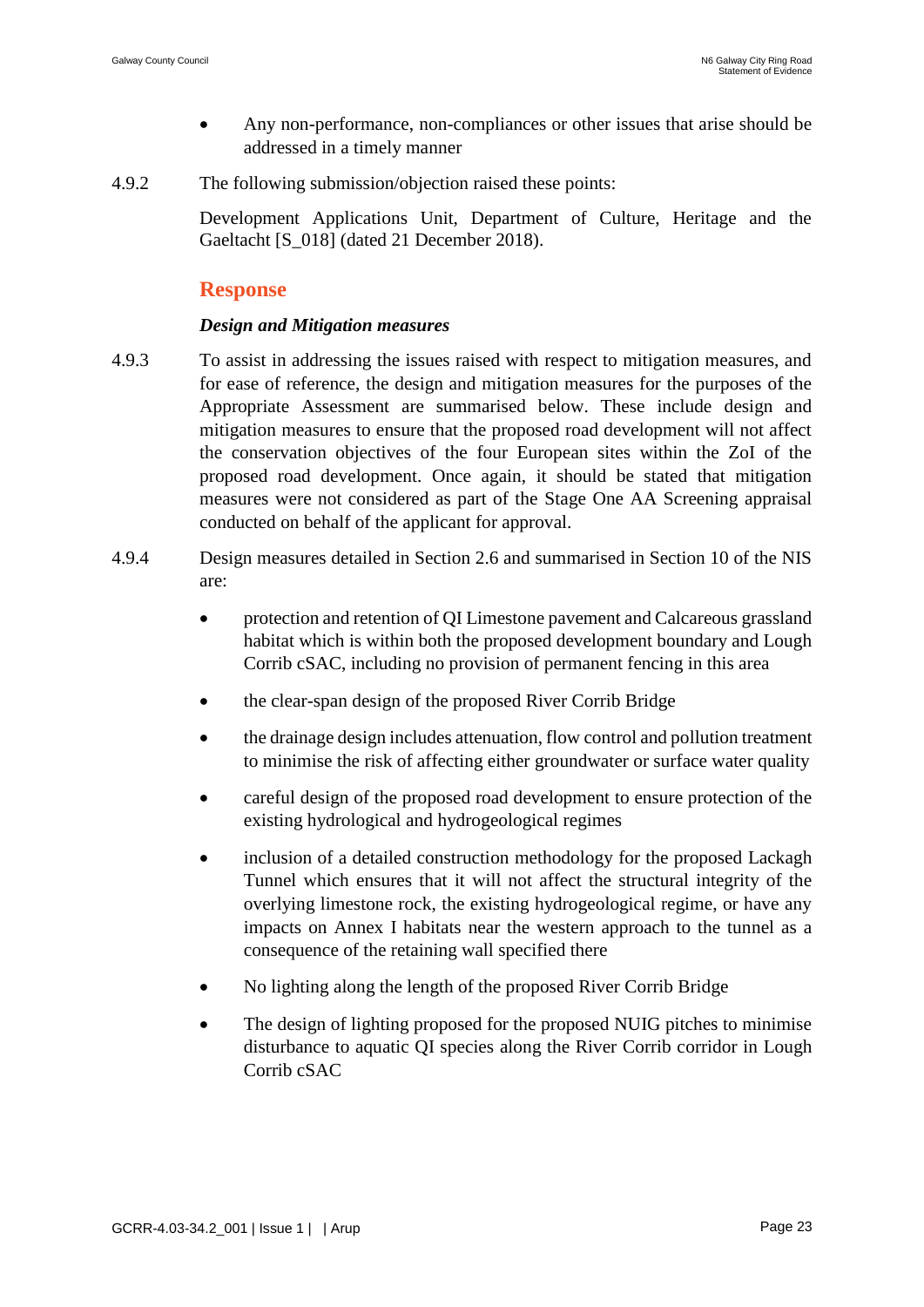- 4.9.5 Mitigation measures detailed in Section 10 of the NIS are:
	- measures to ensure that for the proposed Lackagh Tunnel works to do not affect the structural integrity of the limestone bedrock supporting Limestone pavement and Calcareous grassland habitats in Lough Corrib cSAC
	- measures to ensure that existing groundwater conditions are not affected, during construction or operation, in groundwater bodies traversed by the proposed road development
	- measures to ensure that water quality in receiving watercourses is protected during construction of the proposed road development
	- measures to ensure that dust generated during construction will be controlled and contained
	- a non-native invasive species management plan developed in the Construction Environmental Management Plan to ensure that non-native invasive plant species will be controlled
	- measures to ensure that construction materials are not accidentally introduced into the River Corrib during construction
	- measures to prevent Otter mortality due to road traffic collisions and barrier to movement (i.e. safe passage and mammal fencing)
	- seasonal restrictions on blasting in the vicinity of Ballindooley Lough to minimise disturbance/displacement effects on wintering birds during construction

### *Clarification on drainage design measures*

- 4.9.6 From the outset the proposed road development has been designed to minimise impacts, in the first instance, by integrating design measures into the design of the road wherever possible.
- 4.9.7 Section 2 of the NIS describes the proposed road development including design measures which serve a protective environmental function. One such suite of measures is the inclusion of attenuation, flow control and pollution treatment measures in the drainage design which will protect water quality once the proposed road development is in operation. These are described in detail in Section 2.4 and 2.6.1 of the NIS.
- 4.9.8 Section 6 of the NIS assesses the potential impacts of the proposed road development and Section 6.4.1 explains in detail why, with the inclusion of the drainage design, there will be no significant effects on either water quality or hydrological regime. This assessment is supported by detailed analysis included in Appendix B of the NIS.
- 4.9.9 On this basis, as there will be no significant effects arising from operational water quality, due to the inclusion of design measures within the proposed road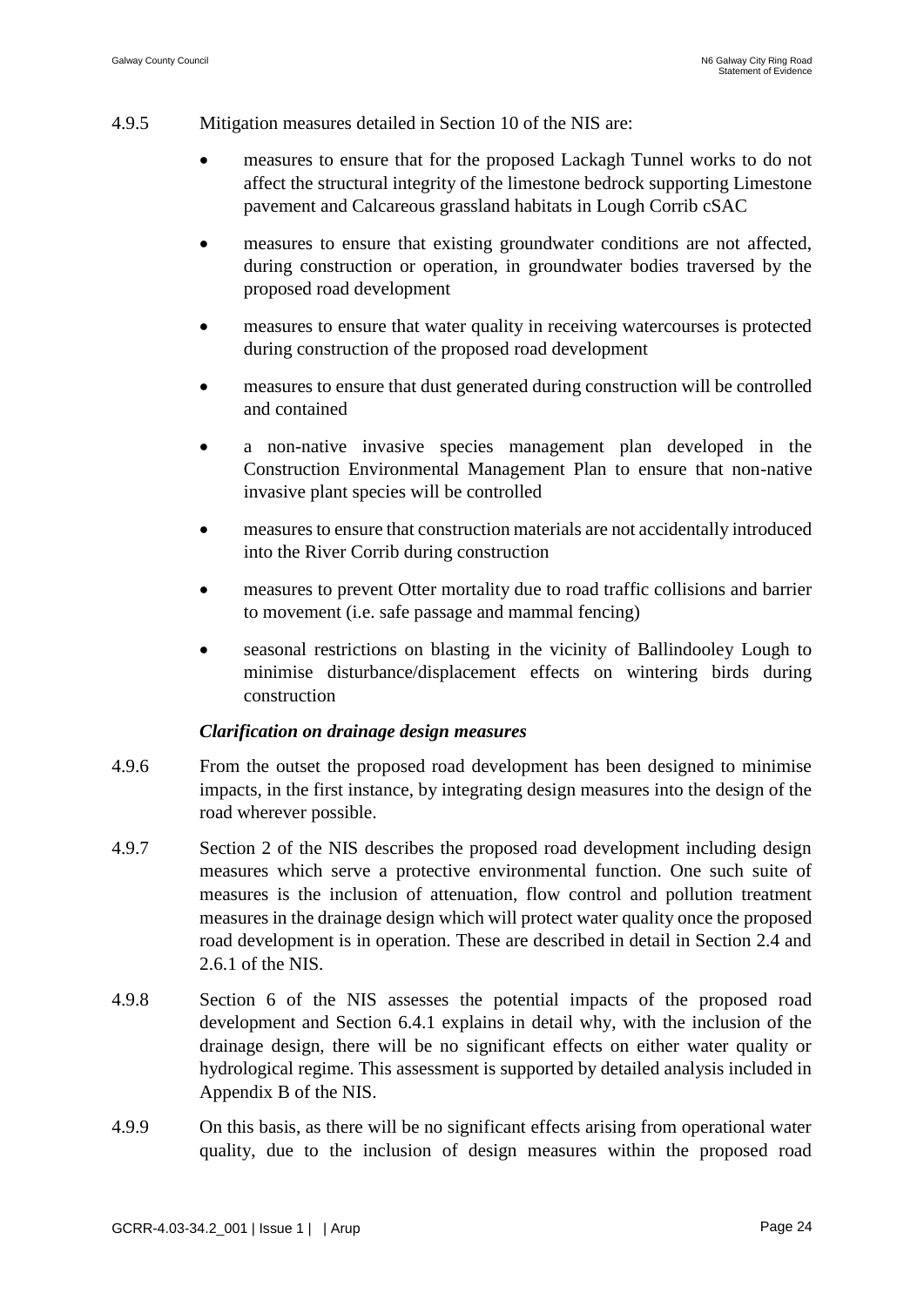development, the assessment of this potential impact is not carried forward in the remainder of the discussion in the NIS.

4.9.10 For the avoidance of any doubt, it can be confirmed that there will be no significant effects on water quality arising from the operation of the proposed road development due to the inclusion of appropriate design measures, and the efficacy of those measures is well established and justified in the NIS and its supporting Appendix B. The drainage design measures are standard measures set out in Transport Infrastructure Ireland's Publications DN-DNG-03066 and DN-DNG-03022 for drainage and are considered standard practice in road design.

### *Clarification Regarding Mitigation and Monitoring Commitments*

4.9.11 To confirm, in the event that approval is granted, all relevant mitigation measures and commitments will apply, from the outset, to all parts of the proposed road development as permitted, including enabling works, site preparation and advance contracts, as well as at construction stage.

#### Project Ecologist

- 4.9.12 The requirement for the contractor to also engage the services of ecologist(s) is set out in Section 5 of the Construction Environmental Management Plan (CEMP), included as appendix A.7.5 of the EIAR. It will be the responsibility of the Site Environmental Manager (SEM), appointed by the contractor, to procure the advice and services of suitably qualified ecological experts to oversee ecologically sensitive elements of the construction works, ecological derogation licensing requirements and ecological monitoring. Any non-performance, non-compliances or other issues that arise shall be promptly addressed to ensure compliance with the mitigation strategy and all derogation licence requirements.
- 4.9.13 Galway County Council/TII will have a Site Monitoring Team which will include a Project Ecologist (refer to Section 1.1 and Section 5 of the CEMP). The Project Ecologist will be available for the duration of the construction phase for the proposed N6 Galway City Ring Road, including any advanced works such as service diversions or archaeological test trenching.

Timing of ecological mitigation measures and Monitoring commitments & responsibilities

- 4.9.14 In relation to monitoring commitments and responsibilities, pursuant to section 51C of the Roads Act 1993 (as amended) ("the 1993 Act"), in the event that a scheme is approved by the Board under section 51 of the 1993 Act an applicant (in this case Galway County Council) has an obligation to:
	- (i) comply with any modifications/conditions specified by the Board in any order(s) for approval (which would include any conditions which would involve monitoring)
	- (ii) notify Transport Infrastructure Ireland (TII) of any modifications/conditions so specified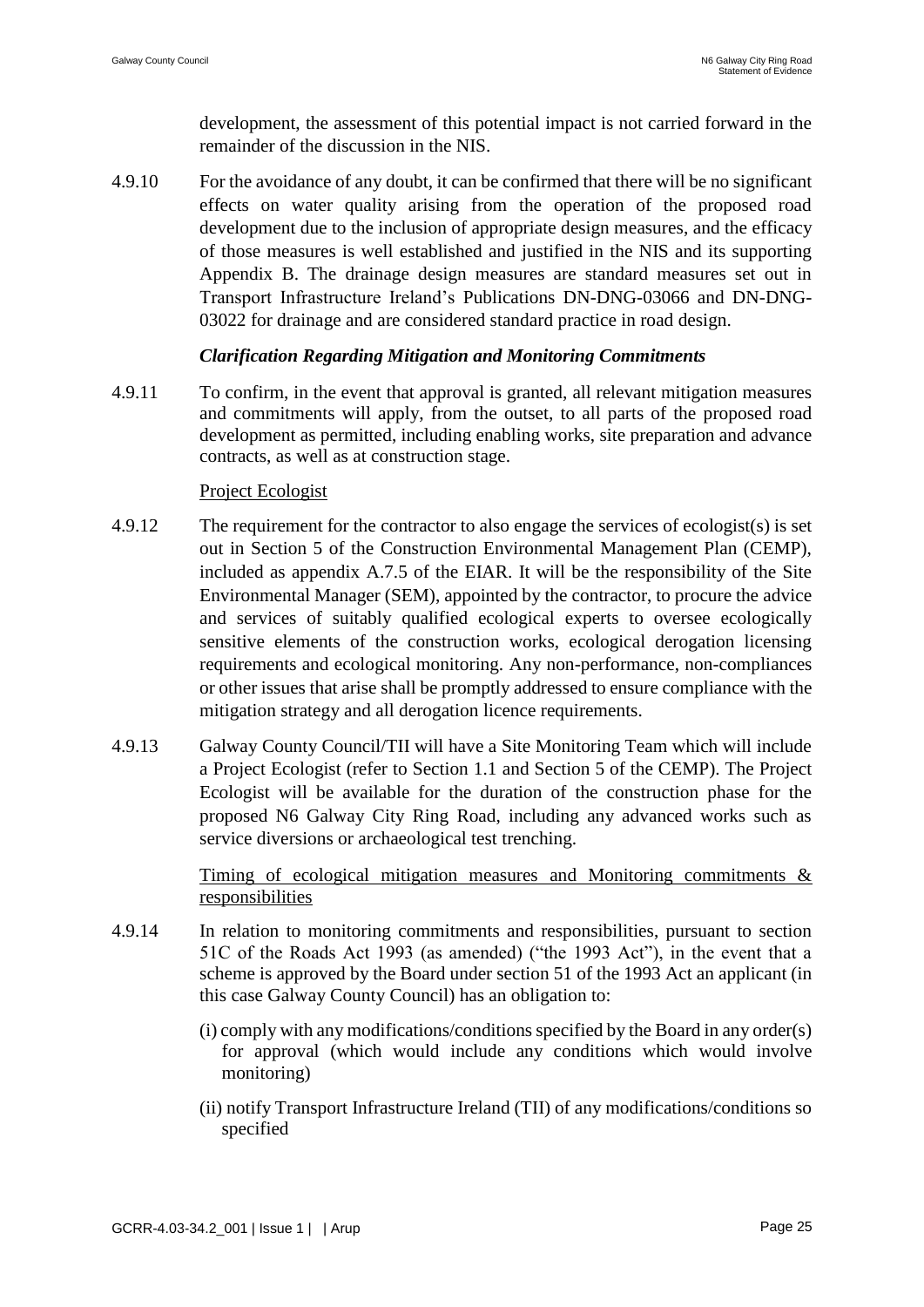Section 51D of the 1993 Act states that TII shall "take all reasonable steps to ensure that the developer [Galway County Council] complies with the modifications and conditions" specified in the notification received from Galway County Council (i.e. the modifications/conditions specified by the Board). Therefore, in the event that the N6 GCRR is approved, following Galway County Council's formal notification to TII, TII will be required to take "all reasonable steps" to ensure that Galway County Council complies with any modifications/conditions specified in the Board's order(s) in respect of the N6 GCRR.

4.9.15 To provide additional clarity on the seasonal restrictions and timings relating to the various ecological mitigation measures, an outline schedule of the mitigation measures and monitoring commitments is included as Appendix A of this statement of evidence.

#### Implications of confirmatory surveys

4.9.16 Given the time-lag between the completion of surveys and, in the event that the Board grants approval, the commencement of construction, it will be necessary to conduct certain pre-construction surveys to confirm the environmental baseline as detailed in the application documentation. In the event that any new considerations may arise as a result of pre-construction surveys, these will be addressed and managed in accordance with the mitigation measures outlined in Section 10 of the NIS. For example, the implementation of the non-native invasive species management plan will involve confirmatory pre-construction surveys by suitable experts with competence in identifying invasive species to update the existing surveys by identifying any change in distribution in invasive species between the habitat surveys carried out to inform the Appropriate Assessment and the commencement of works.

#### Importance of monitoring and corrective action

4.9.17 The efficacy of monitoring is acknowledged in the successful delivery of the mitigation measures detailed in the Schedule of Environmental Commitments (SoCs). Monitoring and maintenance form a key part of many of the mitigation strategies detailed in NIS. For example, the NIS provides for monitoring in relation to the construction methodology for the proposed Lackagh Tunnel (Section 10.2.1 and Appendix F of the NIS), the pollution control facilities during construction (10.3.1.1 of the NIS) and a karst monitoring protocol (Sections 10.3.1.2 and 10.3.1.3 and Appendix C of the NIS). The purpose of such monitoring is to confirm the effective implementation of the mitigation measures proposed in the NIS, the efficacy of which has already been clearly established in the application documentation.

#### Information request

4.9.18 In response to the requests for real-time/live mapping systems, making reports on the implementation and monitoring of measures available, mapping locations of key ecological mitigation measures and interfacing with the planning authority's GIS and planning systems, and monitoring of the wildlife overpass and hedgerow planting to continue for 5 years, Galway County Council propose the following: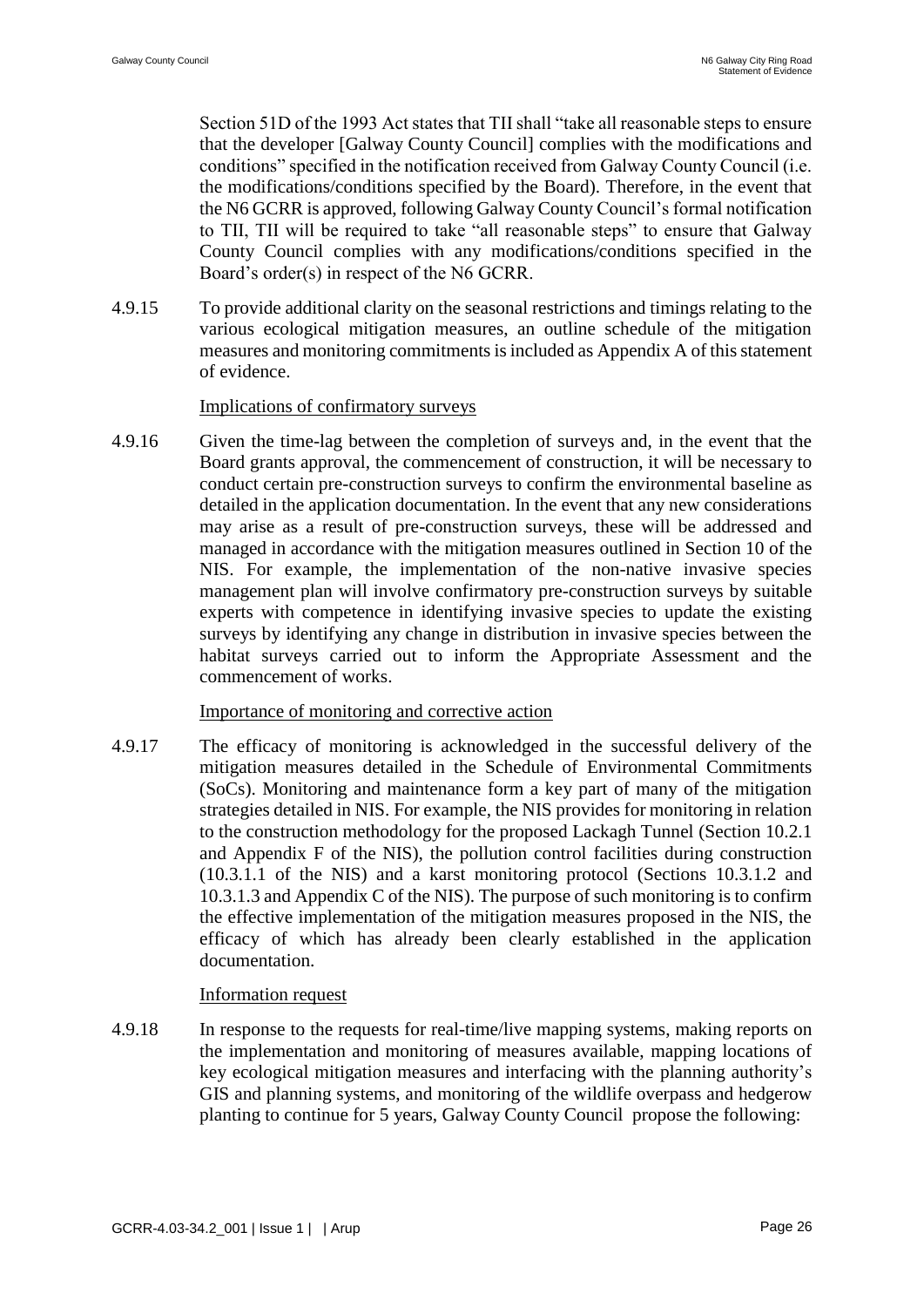- A GIS mapping system will be developed, to allow the Project Ecologist to track the progress, completion and monitoring of the ecological mitigation measures
- At the end of each month, any mapping relating to ecological mitigation measures, including results of pre-construction surveys (e.g. locations of badger setts) or design changes for mitigation measures (e.g. change in location of artificial Badger sett), will be uploaded to the dedicated project website. In addition, at the end of each month any ecological monitoring reports will be uploaded to a dedicated project website
- Notwithstanding the point above ecological monitoring reports will be submitted to the Planning Authority and copied to the NPWS
- The Project Ecologist in conjunction with 'permits to work' will sign off the correct completion and functioning of the measures, where works are in ecologically sensitive locations and/or are ecologically sensitive activities, which are likely to include, but may not be limited to, the following:
	- o works involving vegetation removal/site clearance
	- o works involving installation of site fencing
	- o works in or adjacent to the Lough Corrib cSAC
	- o works in or adjacent to any watercourses
	- o works in or adjacent to any known breeding, resting or hibernating locations of any species protected under either the Birds and Habitats Regulations 2011 or Wildlife Act, in particular bats and otter
	- o works in areas where enhancement measures (including either habitat creation/enhancement or provision of nest and bat boxes) are proposed
	- o works in or adjacent to donor and receptor sites identified for the creation of compensatory habitat, until such time as any donor material required for the receptor sites has been transported
- Once ecological mitigation measures have been implemented and installed, GIS mapping files of their final as-built locations will be sent to the Project Ecologist to be uploaded into the Local Authority's GIS and planning systems.
- Interactive or real-time/live mapping systems would be onerous to provide and manage. It is not deemed either necessary or appropriate to provide such systems given the above proposals which together will achieve the same function, purpose and results as a real-time/live mapping system.

### Performance and compliance and timescale of monitoring and maintenance of mitigation measures

4.9.19 Similar to what is set out at paragraph 4.9.14 above, in the event that the proposed road development is approved by the Board, Galway County Council has an obligation to comply with any modifications/conditions specified by the Board in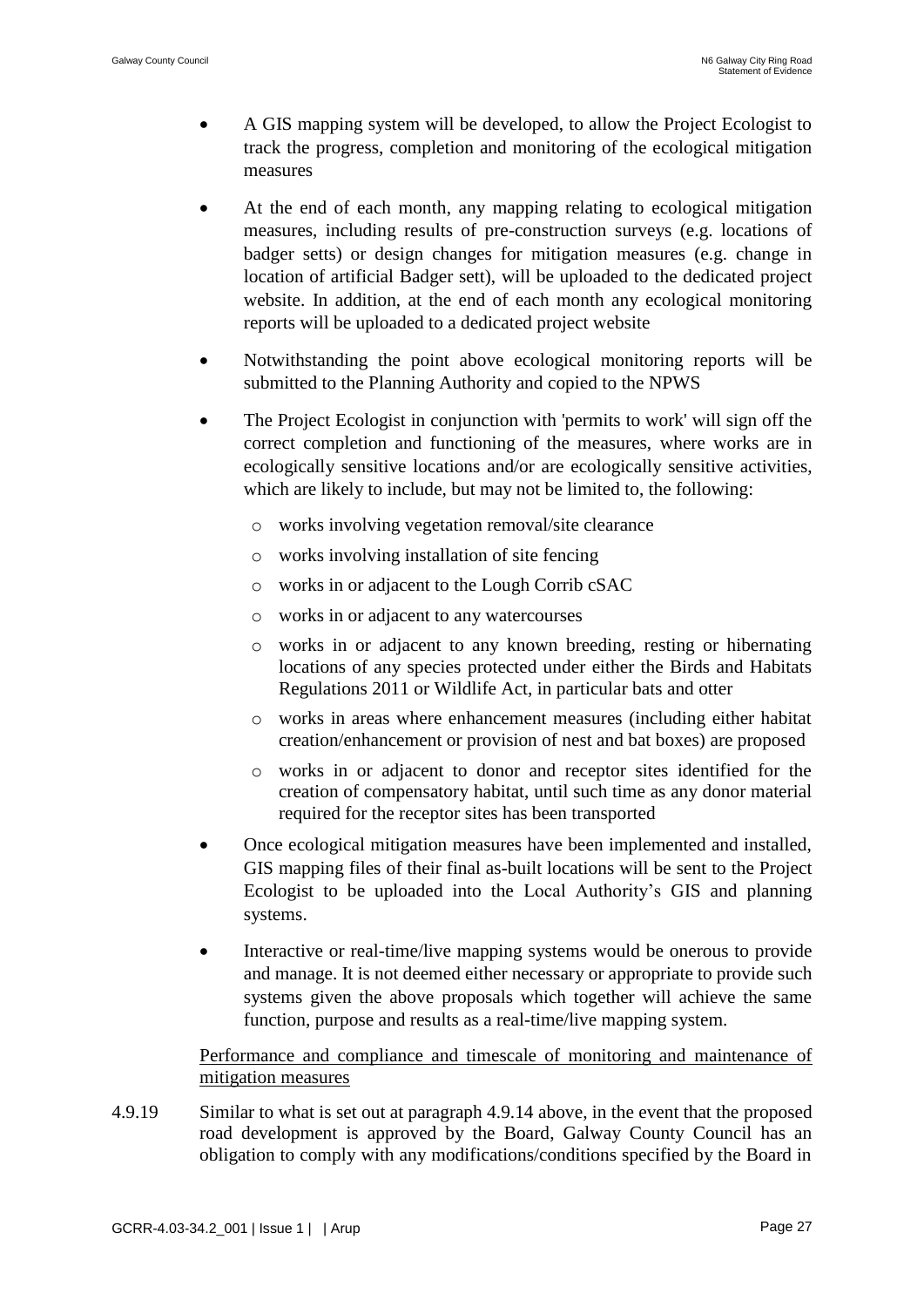any order(s) for approval (which would include any conditions which would involve monitoring) and to notify TII of any modifications/conditions.

A failure to comply with these provisions is an offence.

Also as set out at paragraph 4.9.14 above, pursuant to section 51D of 1993 Act, TII shall "take all reasonable steps to ensure that the developer [Galway County Council] complies with the modifications and conditions".

4.9.20 Any non-performance, non-compliances or other issues that arise will be addressed in a timely manner.

## **4.10 Compliance with Habitats Directive and CJEU Judgments**

#### **Issues**

- 4.10.1 The following issue were raised:
	- Compliance with the requirements of the Habitats Directive and CJEU judgements in relation to Appropriate Assessment
- 4.10.2 The following submissions/objections raised these points: S\_058; Ob\_451\_489; S 006 and S 010.

### **Response**

4.10.3 Whilst this issue is primarily one for the legal submission, the appraisal presented to An Bord Pleanála in the AA Screening Report and in the NIS has been prepared in accordance with current best practice guidance and the legal requirements set out in case law relating to assessing the effects of projects on European sites under Article 6(3) of the Habitats Directive. These documents, in conjunction with the information submitted to An Bord Pleanála on the 30 August 2019 by way of a response to their request for further information, present all of the information required by An Bord Pleanála to carry out both the Stage One Screening Assessment and Stage Two Appropriate Assessment of the proposed development in accordance with law.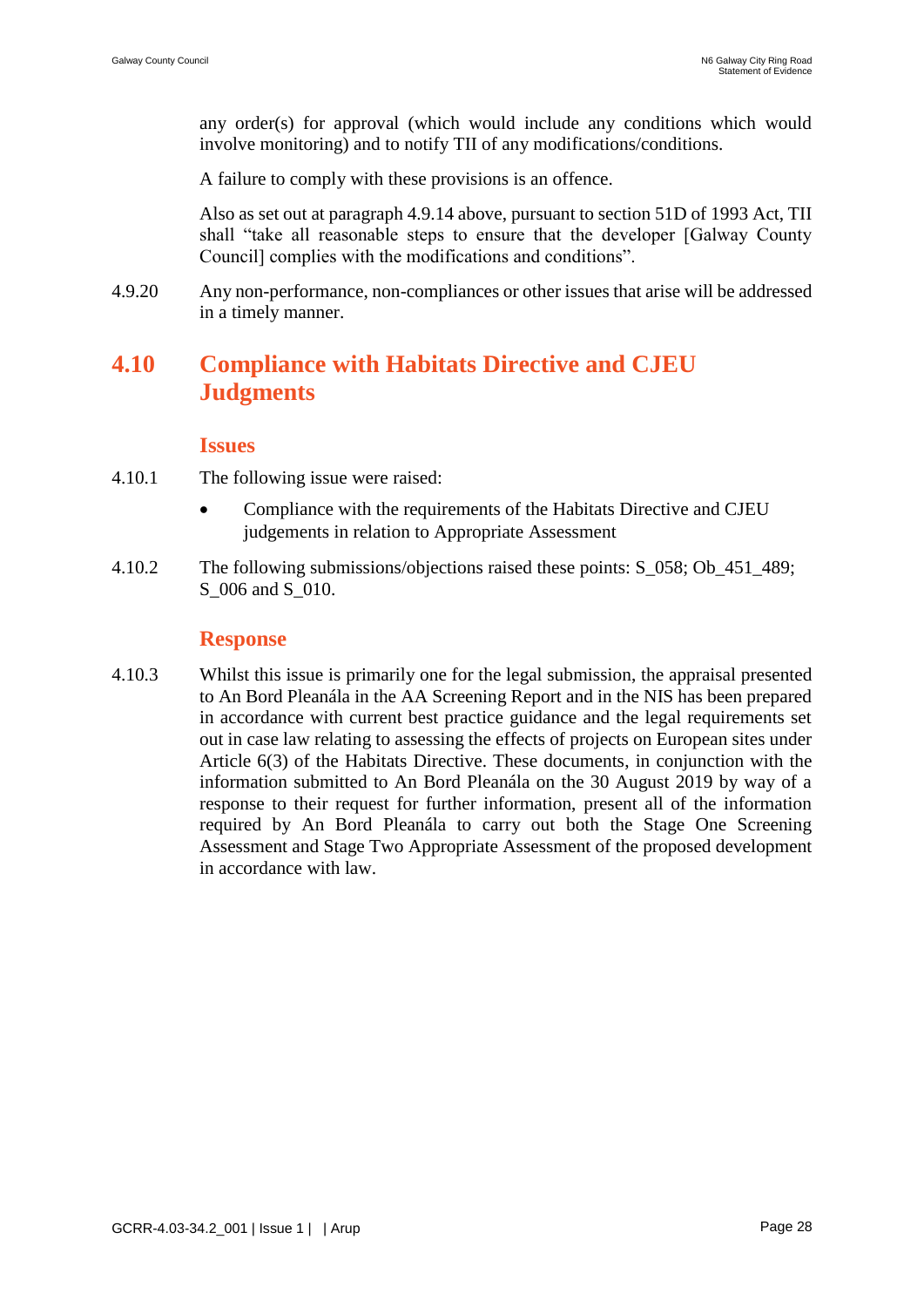# **4.11 Construction Impacts on Lough Corrib cSAC**

#### **Issues**

- 4.11.1 The following issues were raised:
	- Risk from tunnelling at Lackagh Quarry on Lough Corrib cSAC
	- Construction of a road within a Special Area of Conservation
- 4.11.2 The following submissions/objections raised these points: Ob-584; S\_074 and S\_048

### **Response**

### *Risk from tunneling at Lackagh Quarry on Lough Corrib cSAC*

4.11.3 The design, construction methodology and mitigation strategy for Lackagh Tunnel (detailed in Appendix F of the NIS) will ensure that the construction of the proposed Lackagh Tunnel will not have any effects on the overlying rock structure, the underlying groundwater aquifer, the receiving surface water features and local water supply, or on any habitats or species they support that would undermine the conservation objectives of Lough Corrib cSAC. Therefore, there will be no adverse effect from the construction or operation of Lackagh Tunnel on the integrity of the Lough Corrib cSAC.

### *Construction of a road within a cSAC*

4.11.4 All aspects of the proposed road development that could potentially affect the receiving environment and impact upon any European sites, either individually or in combination with other plans or projects, including Lough Corrib cSAC, have been identified in the EIAR and NIS. The proposed road development and the mitigation strategy have been designed to ensure that there are no effects on the qualifying interests of any European sites that would undermine their conservation objectives and, therefore, ensure that the proposed road development will not adversely affect the integrity of any European sites, including Lough Corrib cSAC.

## **4.12 Impacts on Annex I habitats**

### **Issues**

- 4.12.1 The following issues were raised:
	- Loss of Annex I habitats generally
	- Impact on Ballindooley Lough
- 4.12.2 The following submission/objection raised these points: S\_074.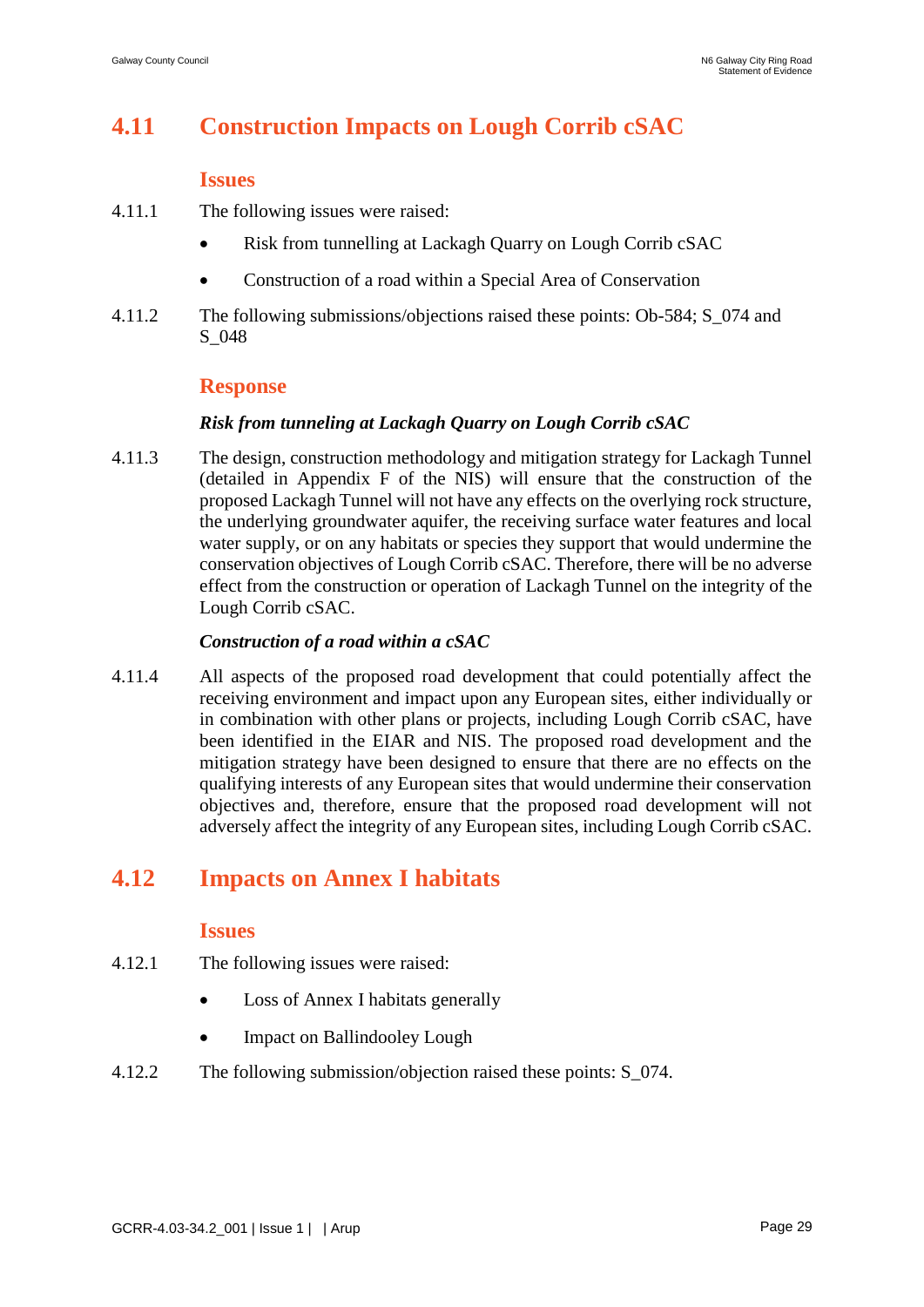## **Response**

### *Loss of Annex I habitats generally*

- 4.12.3 Given the conservation importance of Annex I habitats, they were key constraints during the option selection process with regard to ecology and minimising effects on these sensitive habitat types, in so far as was appropriate in consideration of the other important constraints across the other disciplines (as explained in Section 5.3.3 of the Route Selection Report).
- 4.12.4 The impacts of the proposed road development on Annex I habitats has been fully considered in the NIS (as relevant to the assessment of effects in the context of European sites). There will not be any losses of Annex I habitat from within any European sites. Sections 3 and 4.23 of the EIA Biodiversity statement of evidence address the impacts associated with the loss of Annex I habitat outside European sites.

### *Impact on Ballindooley Lough*

4.12.5 The importance of the Ballindooley Lough complex for biodiversity, including birds and bats, is acknowledged. The ecological importance of the site for wintering birds, in particular, has informed the mitigation strategy to ensure that birds using the habitat complex at Ballindooley Lough are not disturbed or displaced as a result of the proposed road development (see Section 10.8 of the NIS in particular with regard to noise and disturbance mitigation). The full suite of mitigation measures across all sensitive ecological receptors will ensure that the effects of the proposed road development on Ballindooley Lough are minimised as far as is possible and will not result in an adverse effect on the integrity of any European sites.

# **4.13 Adverse Effects on the Integrity of Lough Corrib cSAC as a result of` blasting and tunnelling**

### **Issue**

- 4.13.1 The following issues were raised:
	- It is stated that blasting and tunnelling rock would disturb the surface ground overhead and therefore as a result there would be adverse effects on the integrity of Lough Corrib cSAC.
- 4.13.2 The following submission/objection raised these points: Ob\_584.2.

### **Response**

4.13.3 The NIS (Section 6.2) recognises that, in the absence of mitigation measures, tunnelling under Lough Corrib cSAC and excavating deep cuttings within and immediately adjacent to the Lough Corrib cSAC boundary, would have the potential to adversely affect the integrity of this European site. This potential impact is described and assessed in detail in Section 9.1.4.2 of the NIS.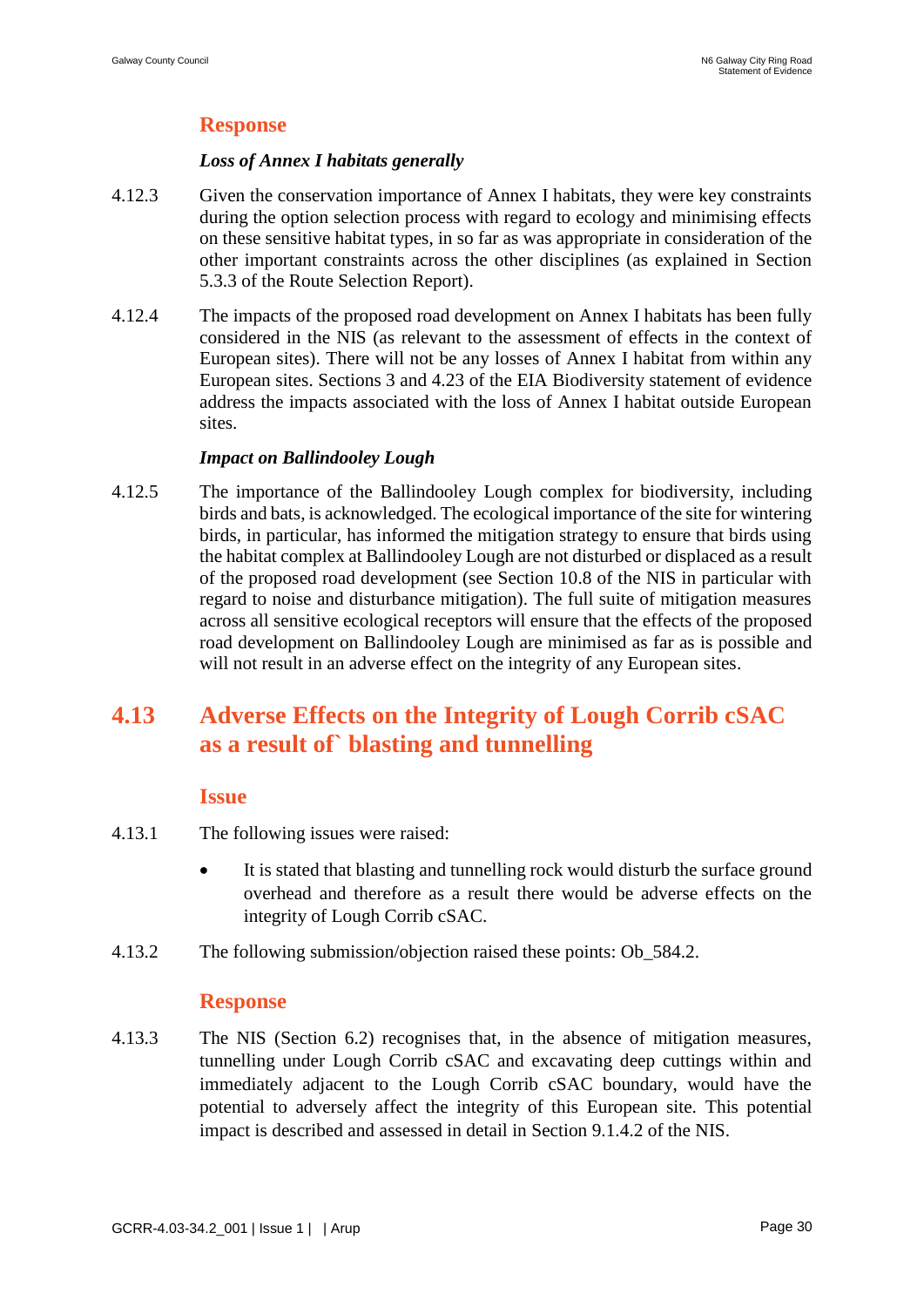- 4.13.4 The NIS confirms (Section 9.1.4.2) that while the Lackagh Tunnel has been designed (Section 2.6.8) to avoid any impacts to the structural integrity of the rock mass supporting Limestone pavement and Calcareous grasslands habitat above it in Lough Corrib cSAC, mitigation (Section 10.2 and Appendix F) and monitoring (Section 10.2.1) are additionally proposed to provide an added factor of safety to ensure there will be no such impacts.
- 4.13.5 The NIS concludes (Section 11.1.2) that considering the design of the construction methodology and the mitigation measures, the construction of the Lackagh Tunnel, works in Lackagh Quarry, or any associated excavations along the Western Approach to the tunnel, will not affect the structural integrity of the rock mass supporting the overlying or adjoining QI habitats within Lough Corrib cSAC (i.e. namely Limestone pavement and Calcareous grassland) during either the construction or operational phases of the proposed road development.
- 4.13.6 The NIS has fully assessed, in considerable detail, the potential for blasting and tunnelling rock on Lough Corrib cSAC and found that there will be no such adverse effects on the integrity of Lough Corrib cSAC.

## **4.14 Clarification on link between Lesser Horseshoe bat populations**

#### **Issue**

- 4.14.1 The following issues were raised:
	- That bats may travel from the roost site at Menlo Castle to those at Ross lake and Eborhall House.
- 4.14.2 The following submission/objection raised these points: Ob\_584.2.

### **Response**

4.14.3 To clarify, the Menlo Castle Lesser horseshoe bat population is not linked to the qualifying interest populations of Ross lake and Woods cSAC or Lough Corrib cSAC, as explained in Section 6.1.2 of the RFI Response.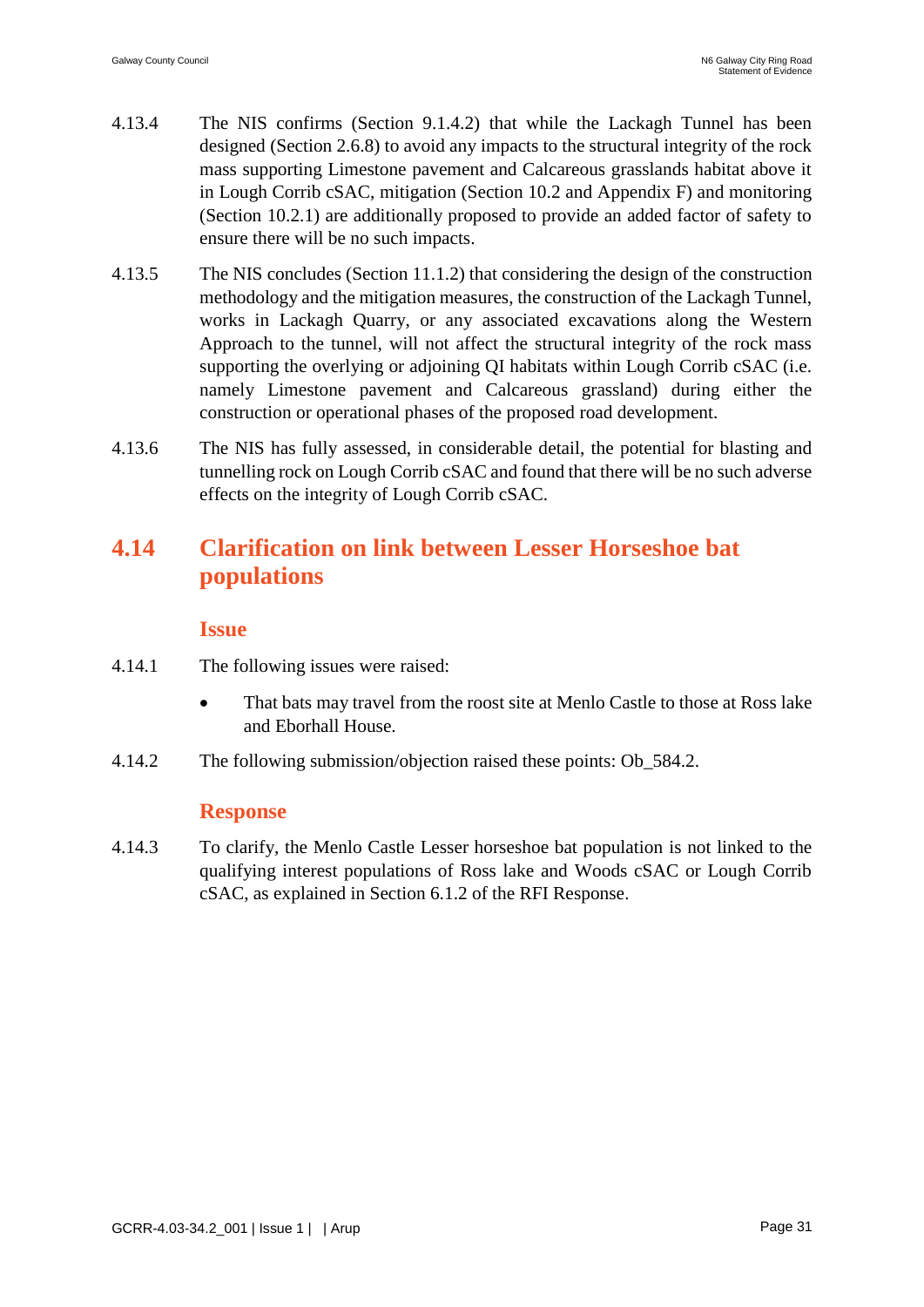# **5 Conclusion**

- 5.1 In the AA Screening Report submitted with the application for approval, it was concluded that there are four European sites within the ZoI of the proposed road development for which potential impacts have been identified.
- 5.2 Significantly, as set out in considerable detail in the NIS and supporting documentation, with the implementation of design and mitigation measures there will be no adverse effects (directly or indirectly) on the integrity of any European sites, either alone or in combination with other plans or projects.
- 5.3 In response to the Request for Further Information (RFI) received from An Bord Pleanála, additional relevés were provided for each location where the development boundary overlaps with the Lough Corrib cSAC. The identification of one additional area of Limestone pavement [\*8240] habitat in Menlough (between Ch. 10+050 and Ch. 10+100), within the overlap between the proposed development boundary and Lough Corrib cSAC (approximately 205m2), was the only change to the habitat mapping of relevance to the assessment presented in the NIS.
- 5.4 Notwithstanding the amendments to the list of SCIs for Inner Galway Bay SPA in  $2019^{10}$ , changes in the habitat baseline<sup>11</sup> and revisions to the design of the proposed road development and the mitigation strategy proposed, the conclusions of the NIS remains valid, namely, that the proposed road development will not adversely affect the integrity of any European site, either alone or in combination with other plans or projects and there is no reasonable scientific doubt in relation to this conclusion.
- 5.5 A number of submissions and objections made relate to the Habitats Directive assessments to be carried out by the Board. The majority of issues raised arise from the first submission from the Development Applications Unit, Department of Culture, Heritage and the Gaeltacht [S\_018] (21 December 2018), which raised issues in relation to potential impacts on habitats in Lough Corrib cSAC, hydrogeological impacts on Lough Corrib cSAC, the approach to assessing the conservation objectives, in combination effects on Otter, potential collision risk to birds from the proposed River Corrib bridge, mitigation for birds and the processes for ensuring mitigation is effectively implemented. Additional issues were raised in range of other submissions, in relation to aspects of the route selection process and prioritisation of impacts on people versus biodiversity, compliance with legislation and case law, construction impacts on Lough Corrib cSAC and impacts on Annex I habitats.
- 5.6 This statement of evidence has fully considered each of the issues raised in these submissions and objections and provides responses to each item. Having considered the issues raised and the responses provided, the conclusion of the NIS

<sup>1</sup> <sup>10</sup> S.I. No. 515/2019

<sup>&</sup>lt;sup>11</sup> Arising due to survey work in summer 2019, as outlined in the RFI Response, Appendix A.3.1 Habitat Survey Results 2019 for N6 Galway City Ring Road, RFI Volume 2.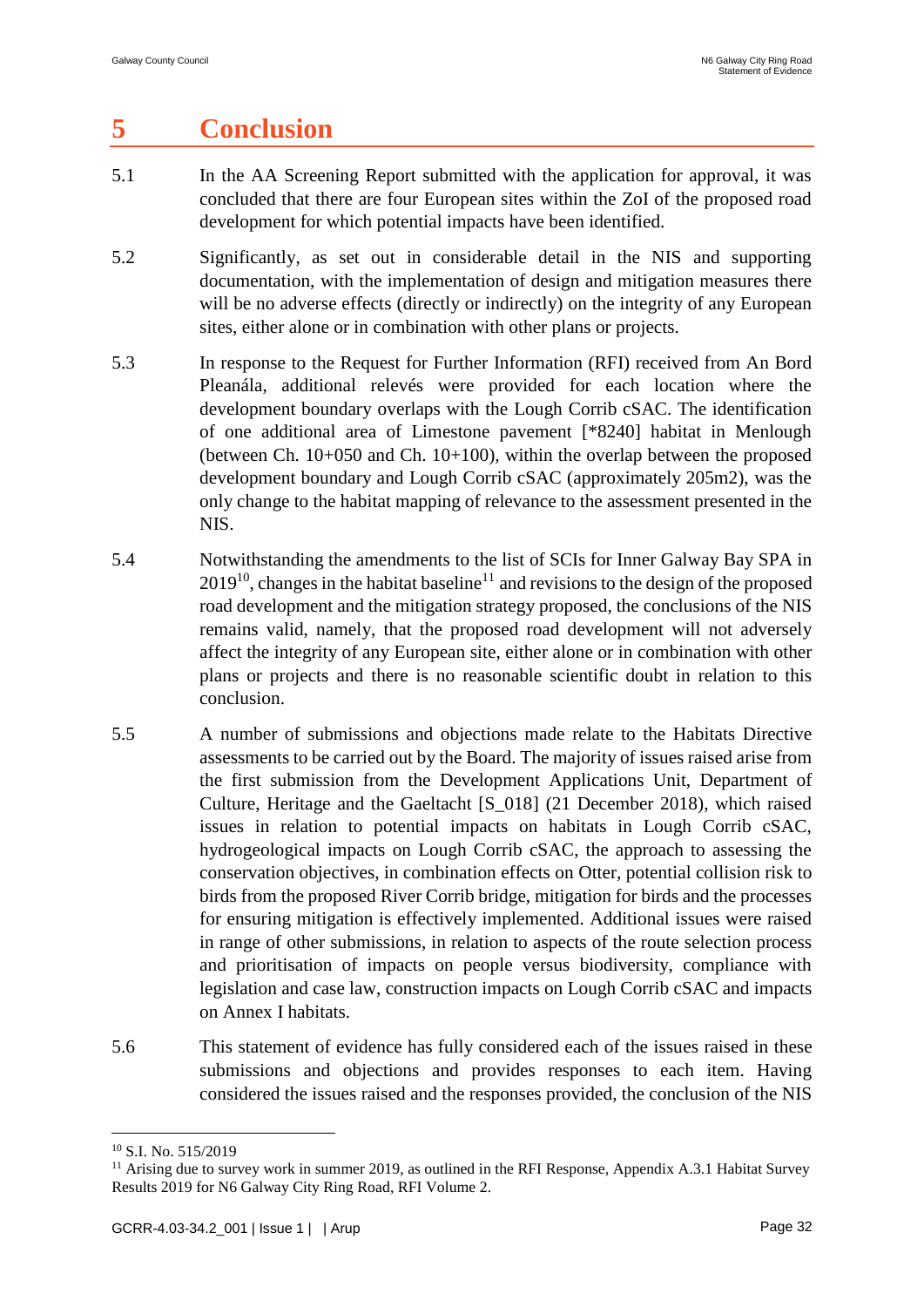remains that the proposed road development does not pose a risk of adversely affecting (either directly or indirectly) the integrity of Lough Corrib cSAC.

- 5.7 Accordingly, in all the circumstances, the Board is enabled:
	- to conduct a Stage One Screening Assessment and make a determination
		- (i) not to rule out the possibility of significant effects on four European sites within the Zone of Influence (ZoI) of the proposed road development; Lough Corrib cSAC, Lough Corrib SPA, Galway Bay Complex cSAC and Inner Galway Bay SPA
		- (ii) the proposed road development requires a Stage Two Appropriate Assessment (AA) in respect of those four European sites – because it cannot be excluded, on the basis of objective information, that the proposed development, individually or in combination with other plans or projects, will have a significant effect on those four European sites
	- to conduct a Stage Two Appropriate Assessment and make a determination
		- (iii) the proposed road development will not adversely affect (either directly or indirectly) the integrity of any European site and there is no reasonable scientific doubt as to that conclusion
- 5.8 Indeed, the conclusion that there will be no adverse effect on the integrity of any European site has been reached following an examination, analysis and evaluation in light of best scientific knowledge of all relevant information in respect of the Qualifying Interests [QI], habitats and species of the four European sites within the ZoI of the proposed road development, the potential impacts and mitigation measures, and whether or not the predicted impacts would affect the conservation objectives that support the conservation condition for the QIs concerned.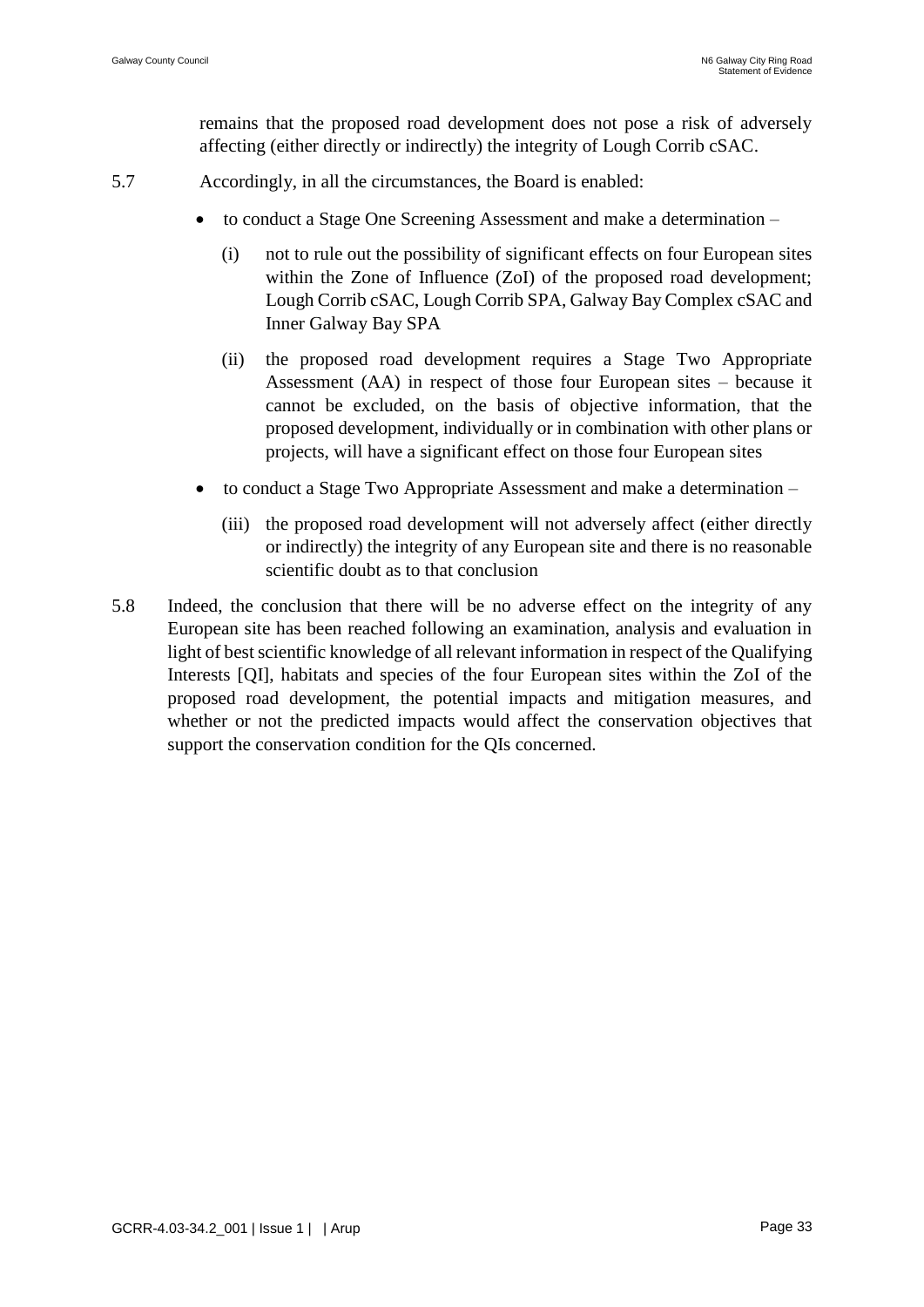

N6 GCRR Mitigation Strategy Timeline